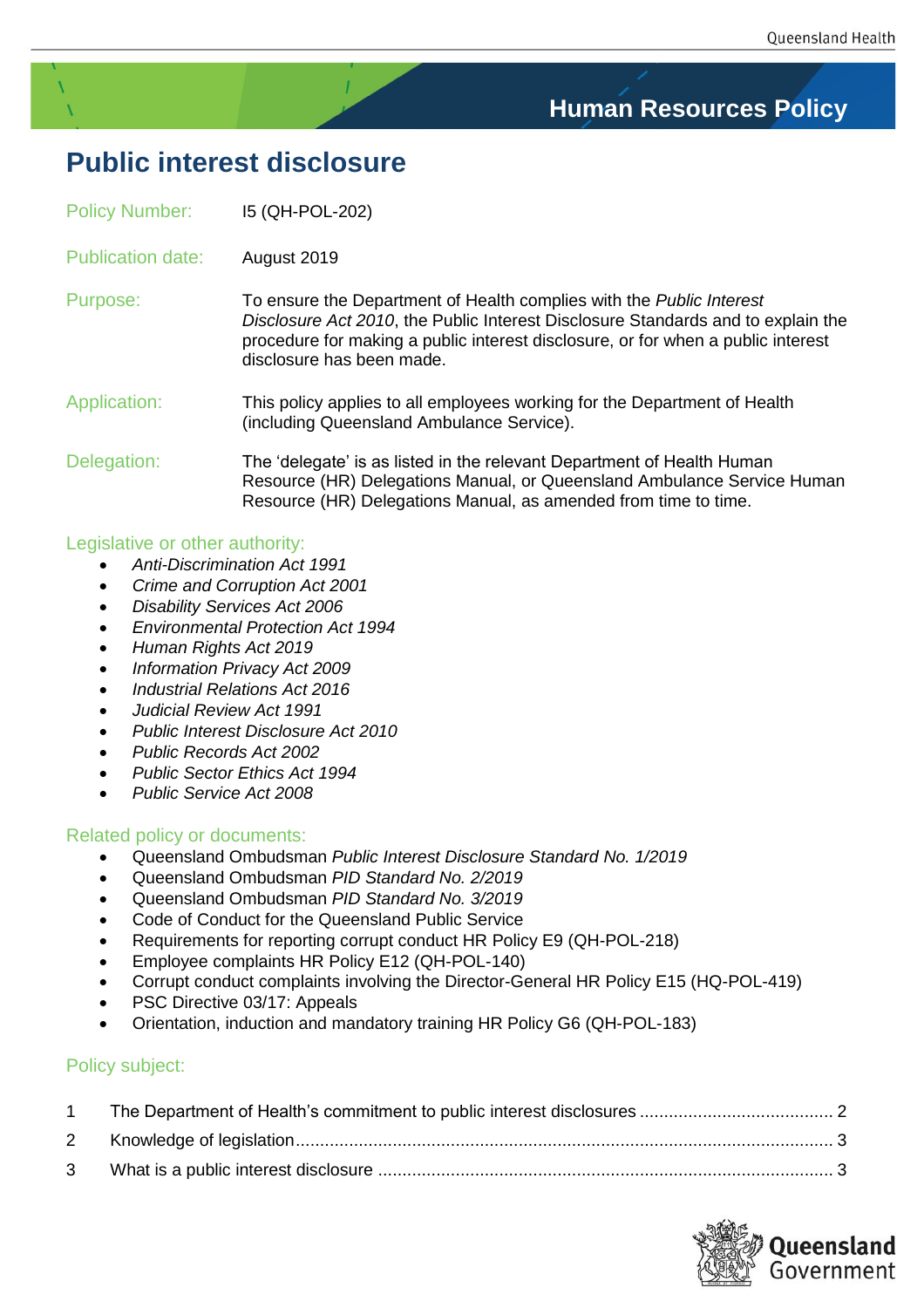| 4  |                                                                                     |  |
|----|-------------------------------------------------------------------------------------|--|
| 5  |                                                                                     |  |
| 6  |                                                                                     |  |
| 7  |                                                                                     |  |
| 8  |                                                                                     |  |
|    | 8.1                                                                                 |  |
| 9  |                                                                                     |  |
| 10 |                                                                                     |  |
| 11 |                                                                                     |  |
| 12 |                                                                                     |  |
| 13 |                                                                                     |  |
|    |                                                                                     |  |
|    |                                                                                     |  |
|    |                                                                                     |  |
|    |                                                                                     |  |
|    |                                                                                     |  |
| 14 | Employees who are the subject of a public interest disclosure (subject officer)  11 |  |
| 15 |                                                                                     |  |
| 16 |                                                                                     |  |
| 17 |                                                                                     |  |
|    |                                                                                     |  |
|    |                                                                                     |  |
|    | Attachment One Application                                                          |  |

# <span id="page-1-0"></span>**1 The Department of Health's commitment to public interest disclosures**

The Department of Health (the department) has a zero tolerance approach to wrongdoing or danger, including corruption and maladministration. These behaviours can erode public confidence in our health system, and undermine the good work carried out by the department.

The department encourages any employee who becomes aware of, or suspects wrongdoing, to report it. Every employee has a responsibility to disclose wrongdoing under the Code of Conduct for the Queensland Public Service (Code of Conduct).

To eliminate such conduct, the department is committed to creating and maintaining an environment that encourages disclosure of information about wrongdoing or danger. This is achieved by:

facilitating disclosures of information, or complaints, about wrongdoing or danger that relate to the department

**Public interest disclosure HR Policy I5 Page 2 of 15 Human Resources Branch Chief Human Resources Officer August 2019**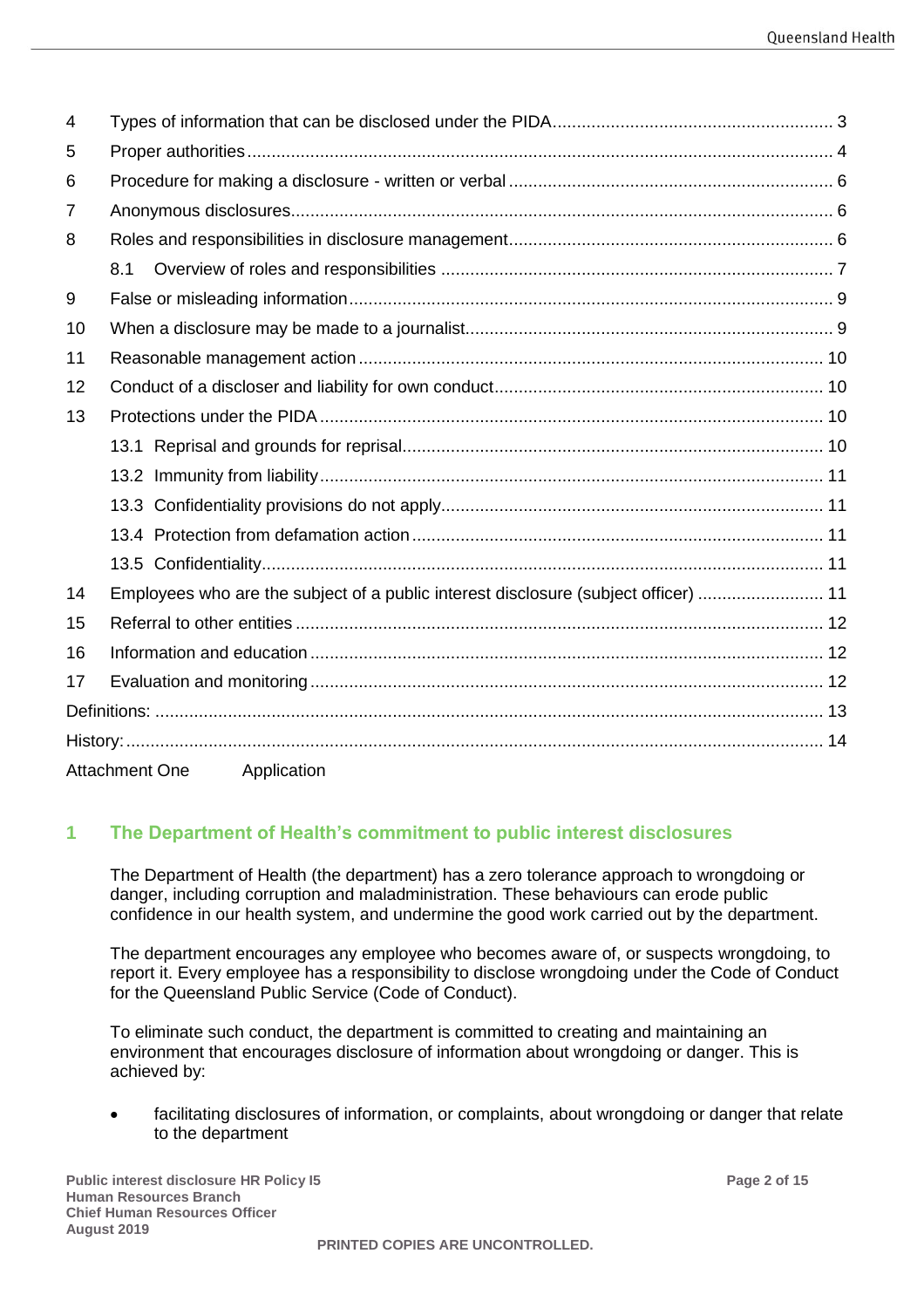- ensuring disclosures, including those made anonymously, are properly assessed and when appropriate, properly investigated or otherwise dealt with
- ensuring public interest disclosure (PID) assessments, investigations and decision-making processes are completed within a reasonable timeframe
- affording appropriate and reasonable protection from reprisals, and support, for those who have made a PID
- ensuring appropriate consideration and natural justice is given to the interests of those who are the subject of a PID.

#### <span id="page-2-0"></span>**2 Knowledge of legislation**

This policy does not replace the need to read or refer to the *Public Interest Disclosure Act 2010* (PIDA).

#### <span id="page-2-1"></span>**3 What is a public interest disclosure**

A PID is a disclosure of information about certain types of wrongdoing or danger. Section 11 of the PIDA defines a PID as "… *disclosure under this chapter and includes all information and help given by the Discloser to a proper authority for disclosure…"* Sections 12 and 13 of the PIDA detail what information may be disclosed and who may disclose it.

For the information, or complaint, to be considered a PID and attract the protections afforded by the PIDA, the information must be disclosed to a proper authority.

The person disclosing the information must also have an honest belief, on reasonable grounds, that there is wrongdoing or danger (subjective test), or the information must tend to indicate the wrongdoing or danger, regardless of the belief of the person disclosing the information (objective test).

## <span id="page-2-2"></span>**4 Types of information that can be disclosed under the PIDA**

**Anyone** (whether or not the person is a public officer) can disclose information under section 12 of the PIDA about:

- a substantial and specific danger to the health and safety of a person with a disability
- the commission of an offence against a provision mentioned in Schedule 2 of the PIDA, or a contravention of a condition imposed under a provision, if the offence is or would be a substantial and specific danger to the environment
- the conduct of another person that could, if proved, be a reprisal.

A **public officer** can also disclose information under the PIDA about:

- corrupt conduct
- maladministration that adversely affects a person's interests in a substantial and specific way
- a substantial and specific danger to public health and safety

**Public interest disclosure HR Policy I5 Page 3 of 15 Human Resources Branch Chief Human Resources Officer August 2019**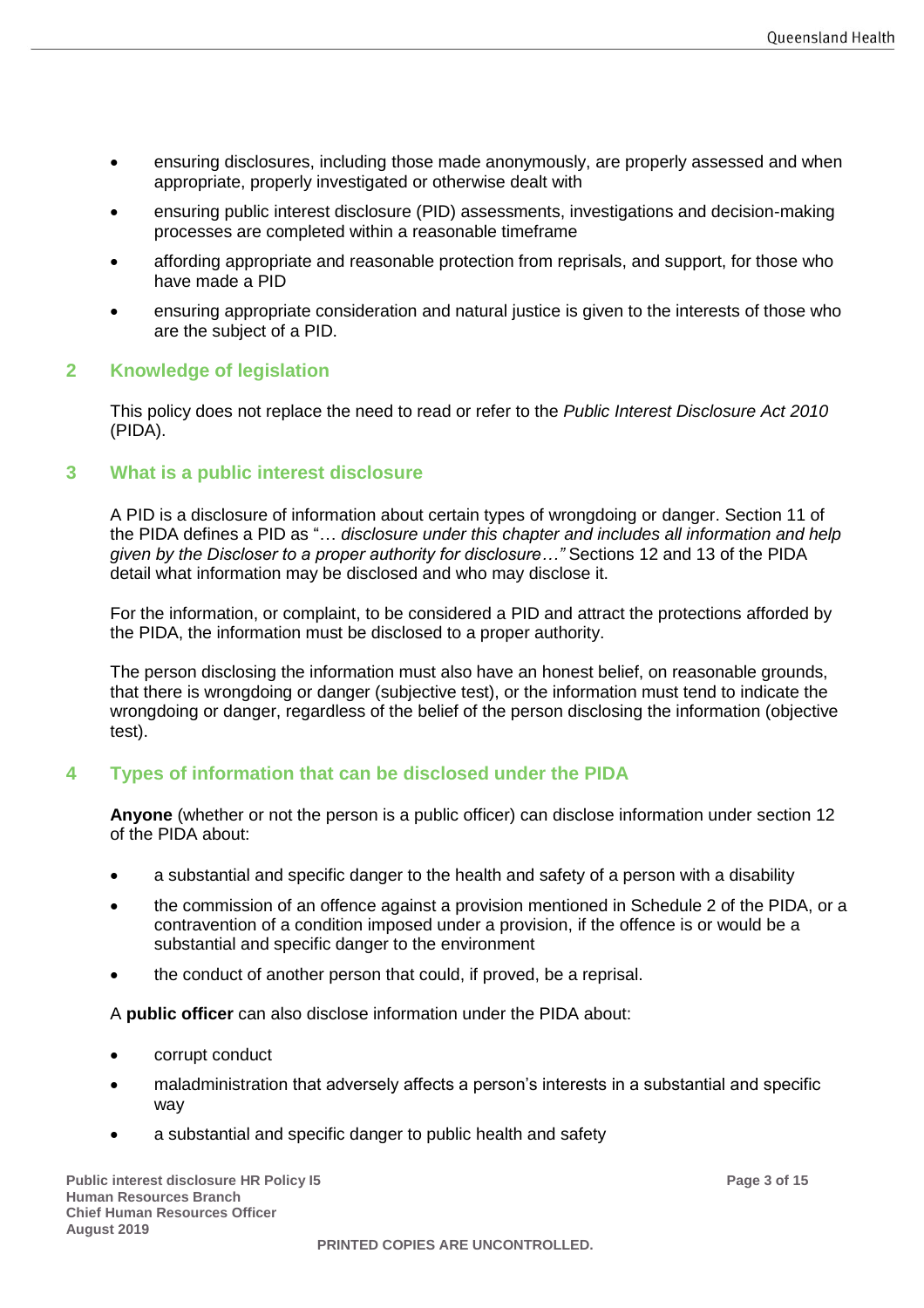- a substantial misuse of public resources other than an alleged misuse based on mere disagreement over policy that may properly be adopted about amounts, purposes or priorities of expenditure
- substantial and specific danger to the environment.

On occasion, information is disclosed by a person to a proper authority because of another process without the person who disclosed the information honestly believing (or knowing) the matter concerned was (alleged) wrongdoing or danger, e.g. suspected corrupt conduct. For example, when lodging a grievance or complaint at the local level, there may be information that raises a suspicion of corrupt conduct.

Often managers, through the course of managing their employees, may disclose information as part of performing their duties. Internal auditors may disclose information as a consequence of an internal audit.

In these circumstances, and applying the objective test, the reason for disclosing the information does not limit the PIDA from being applied where legislatively required.

A purported disclosure is when a person explicitly requests that their information is treated as a PID but the information does not meet the criteria of the PIDA.

## <span id="page-3-0"></span>**5 Proper authorities**

A disclosure of information must be made to a proper authority.

A proper authority is a person or organisation authorised to receive a PID.

Disclosing to a proper authority ensures the reputation of the person(s) about whom a disclosure is made is not unfairly damaged (defamed) and to encourage disclosures to appropriate proper authorities that have a responsibility or the power to take action. It also serves to maintain the integrity and confidentiality of the matter and to mitigate the risk of reprisal.

In general, a proper authority includes:

- a public sector entity if the disclosure is about the conduct of the entity or any of its officers, for example, the Department of Health
- an entity the discloser believes is a proper authority that has the power to deal with or investigate the matter – for example, the Crime and Corruption Commission (CCC) for matters of suspected corrupt conduct
- a Member of the Legislative Assembly.

**Employees** of the department can disclose information to:

- certain officer's in the department (see below)
- another public sector entity that has power to investigate or remedy the matter (external)
- a Member of the Legislative Assembly (external).

**Officers** within the department who can receive a disclosure of information include:

• an employee's manager; or any other person in a management role within the department

**Public interest disclosure HR Policy I5 Page 4 of 15 Human Resources Branch Chief Human Resources Officer August 2019**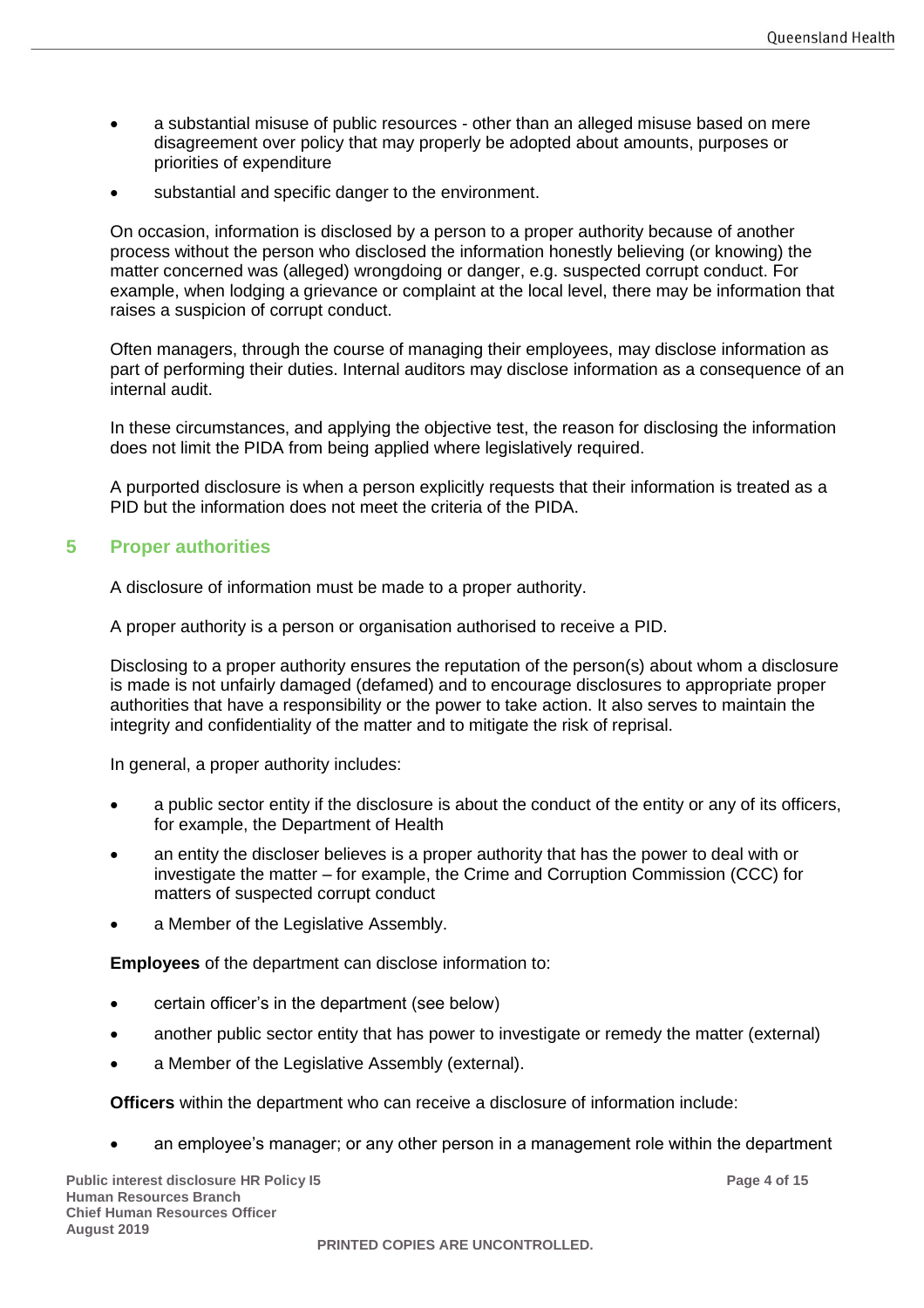- Deputy Director's-General, Chief Operating Officer or Chief Executives of each of the divisions or commercialised business units for the department and Deputy or Assistant Commissioners for the Queensland Ambulance Service (QAS)
- the Director-General
- the Commissioner, QAS
- Human Resources for the divisions, commercialised business units or QAS
- the department's Ethical Standards Unit (ESU).

It is preferable an employee who decides to report wrongdoing or danger reports the conduct to their manager.

If the discloser believes their manager is involved in the wrongdoing or danger, the disclosure should be made to an alternative manager, senior manager or other officer as listed above.

A **member of the public** can disclose information to:

- any department officer who may receive information or a complaint that relates to the department - noting the complaint or information of alleged wrongdoing or danger may be forwarded to other officers or units within the department
- another proper authority with the power to investigate or remedy the matter
- a Member of the Legislative Assembly.

**External** proper authorities include:

- CCC for corrupt conduct, including reprisal
- Queensland Ombudsman for maladministration
- Queensland Audit Office for the substantial misuse of public resources
- Department of Communities, Disability Services and Seniors and the Office of the Public Guardian – for danger to the health and safety of a person with a disability
- Department of Child Safety, Youth and Women for danger to the health and safety of a child or young person with a disability
- Department of Environment and Science for danger to the environment
- a Member of the Legislative Assembly (MP) for any wrongdoing or danger. MPs do not have any authority to investigate a PID. An MP will need to refer the disclosure to another appropriate proper authority. For example, the Minister for Health may refer the disclosure to the Department of Health.

If a disclosure is made to a person or an entity other than a proper authority, the person making the disclosure will not receive the protections of the PIDA.

While the department strongly encourages internal reporting, a person may report to an external proper authority as a first step.

A person disclosing information should be aware when disclosing externally, it is very likely the other proper authority will discuss the matter with the department, or refer the information, or complaint, to the department to deal with.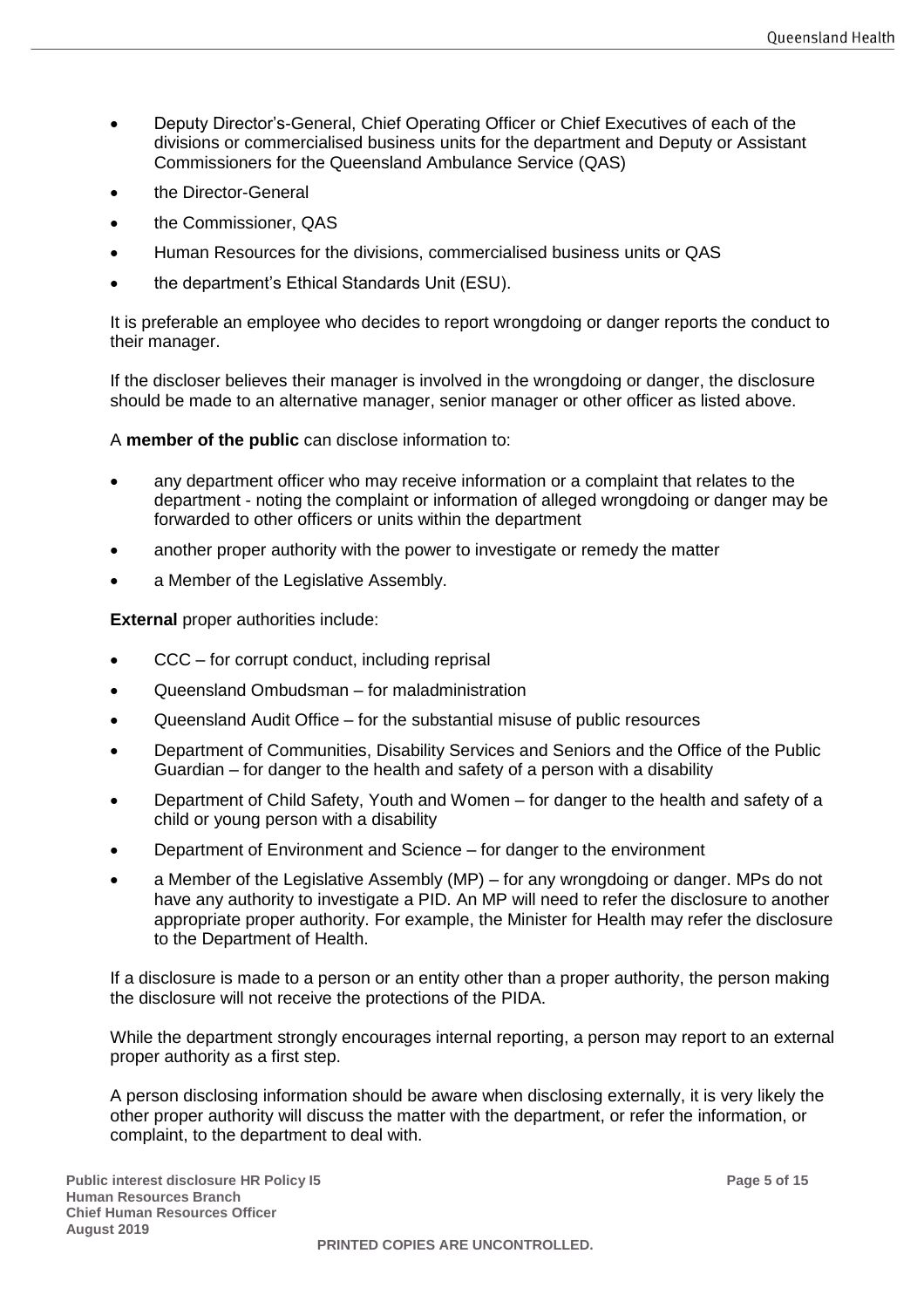A person who decides to make a disclosure of information to a proper authority other than the department should contact the other entity to find out how to make the disclosure to that entity (e.g. what is that entity's procedure).

#### <span id="page-5-0"></span>**6 Procedure for making a disclosure - written or verbal**

The PIDA states a disclosure of information to a proper authority can be made in any way, including anonymously. If the proper authority has a reasonable procedure for making a PID the person must use the procedure.

A disclosure of information can be made to the department in writing (preferable) or verbally. If information, or a complaint, is received verbally, the department may request the information in writing (refer to Attachment One for further information).

A disclosure of information, or complaint, must still be assessed, and may be a PID, regardless of how it is made - written, verbally or anonymously.

A person disclosing information does not need to state the information, or complaint, is a PID for the matter to be assessed under the PIDA. The department cannot decline to assess information, or a complaint, to determine if it is a PID under the PIDA.

For detailed information on how to lodge a PID, refer to Attachment One.

#### <span id="page-5-1"></span>**7 Anonymous disclosures**

The PIDA allows for information, or a complaint, to be made anonymously. When information, or a complaint, is received anonymously about wrongdoing or danger, the information must still be assessed to determine if the information is a PID.

Disclosing anonymously can make it difficult to seek clarification or more information, to inform of progress or to provide feedback on the action to be taken, or which has been taken on the PID.

An anonymous discloser may also experience difficulties in relying upon the protections afforded by the PIDA.

## <span id="page-5-2"></span>**8 Roles and responsibilities in disclosure management**

An organisational culture that encourages, values and supports making PIDs requires shared responsibilities for disclosure management across the department.

All levels of management within the department are responsible for:

- reporting information, or complaints, to the ESU for PID assessment
- maintaining confidentiality about a potential PID and considering the risk of reprisal
- providing or facilitating support for a person who has made a PID
- providing or facilitating support for a person who is the subject of a PID and affording natural justice to them
- monitoring the workplace for signs of reprisal against a discloser, or any other person, where a PID has been made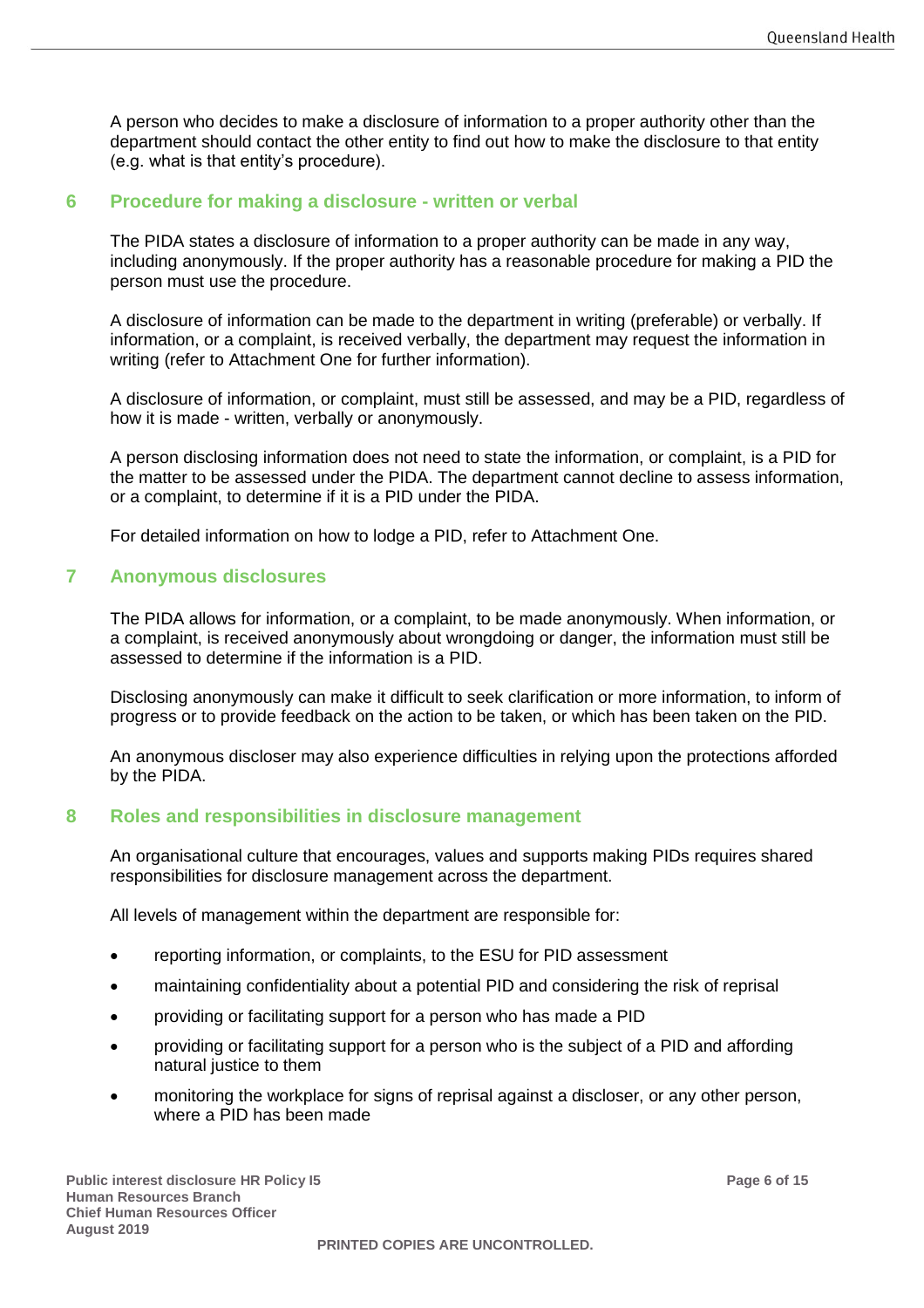- ensuring when allegations are substantiated and/or systemic recommendations are made, adopted recommendations are implemented
- as a result of a PID, determining whether any other change is needed to policy, procedure, other process or control measure, and escalating and monitoring through to implementation.

### <span id="page-6-0"></span>**8.1 Overview of roles and responsibilities**

**Director-General, Queensland Health** is responsible for ensuring the department develops, implements and maintains a PID management program in accordance with the PIDA. The Director-General has sub-delegated the authority to make a determination if a disclosure of information is a PID pursuant to the PIDA to the Executive Director, Office of the Director-General and Director, Ethical Standards Unit, Office of the Director-General.

**Senior Management and Supervisors** (including decision-makers and delegates) are responsible for:

- being aware that certain types of conduct reported by employees, or members of the public, may be a PID under the PIDA
- referring a potential PID, including information or complaint, to ESU for assessment
- immediately consider the risk of reprisal, and where required, implement reasonable procedures and a protection plan; review the procedures or protection plan (contact ESU for assistance if required)
- take action on, or deal with, information and alleged conduct disclosed in a PID**,** or take no action on a PID in accordance with the PIDA, after referral and advice from ESU
- ensure PIDs are dealt with in a timely manner, subject to the complexity of the matter, alleged conduct disclosed, procedural fairness for any subject officer or any external agency involvement (e.g. Queensland Police Service)
- provide or facilitate support, or develop a support plan, where required for the discloser (contact ESU for assistance if required)
- provide the discloser with regular updates about progress of dealing with the PID and/or nominate a suitable support or contact person for the discloser
- provide reasonable written outcome advice to a person who has made a PID on the action taken, including a description of the results of the action
- advising the relevant Senior Executive when concerns arise in relation to non-compliance with the department's PID policy
- ensuring employees in their area of responsibility are aware of their obligations in relation to the requirements of this policy, including obligations regarding confidentiality and reprisal under the PIDA
- ensuring employees in their area of responsibility are aware of, and have access to, mandatory PID training (see Orientation, induction and mandatory training HR Policy G6) and PID information, including this policy
- ensuring mandatory training records are maintained for their area of responsibility
- maintaining locally held confidential PID records and information securely, including information on risk assessments, reprisal protection plans or other information gathered when dealing with the disclosure, e.g. investigation reports, disciplinary files.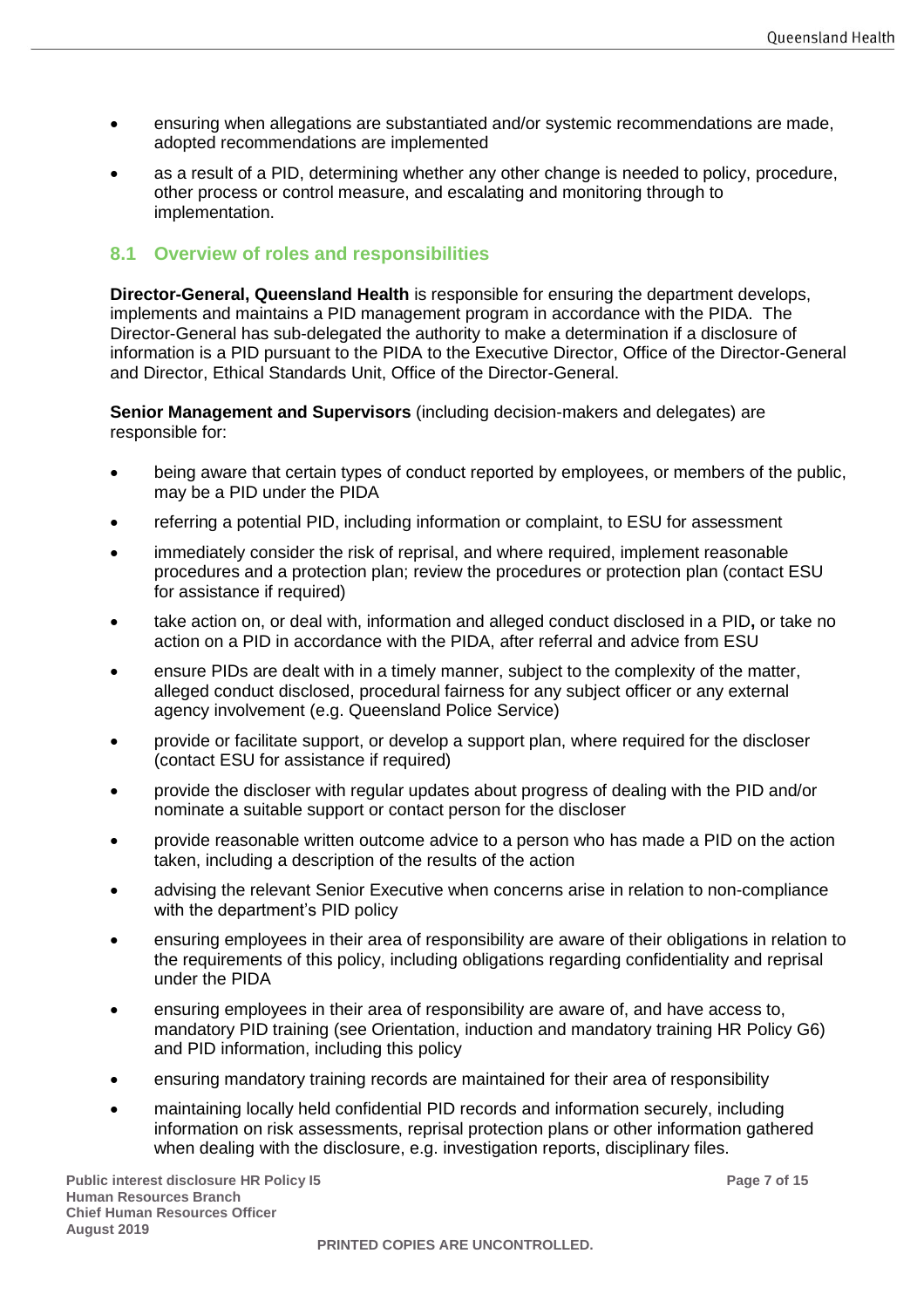**Ethical Standards Unit** is responsible for:

- providing advice on PIDs and the PIDA to the Director-General, Senior Executives, management, employees and members of the public who wish to make a disclosure
- assessment of information, or complaints, to determine whether the information is a PID pursuant to the PIDA
- advising a discloser when information is assessed as a PID
- undertake risk assessments in consultation with disclosers and other relevant officers
- ensuring PID Support Officers are assigned to PID matter
- providing information concerning a particular PID to the Director-General, Senior Executives or management as required and as authorised by the PIDA
- communicating with the Director-General, Senior Executives, management and external agencies about PID case management, including on matters of taking action or no action to deal with a PID and timelines
- advising management when a PID is subject to specific requirements of the CCC
- in certain circumstances, facilitate formal investigation of matters alleged in a PID
- in certain circumstances, correspond with a discloser after a PID has been dealt with
- being the central contact point for the department on PIDs, including for the oversight agency; and reporting PIDs to the oversight agency
- maintaining and updating internal records of PIDs received within the department
- reporting data on PIDs to the Queensland Ombudsman
- the department's HR policy and online information; and monitoring the effectiveness of the department's policy and processes
- advising the Director-General, or Senior Executive, when concerns arise in relation to noncompliance with the department's PID policy
- delivery of face-to-face PID training to work groups upon request.

**Employees** are responsible for**:** 

- ensuring own awareness and compliance with this policy and relevant whole-of-Government and department policies and procedures, including the Code of Conduct and Requirements for reporting corrupt conduct HR Policy E9
- attending mandatory training for PIDs; Code of Conduct; and Fraud Control Awareness
- being aware of the possibility that corrupt conduct, maladministration, reprisal or a danger to public health and safety may exist in the workplace and reporting any concerns to their manager or supervisor
- maintaining confidentiality to help ensure the integrity of the process of dealing with the PID, and mitigate the risk of reprisal, when involved in a PID process, either as a discloser or witness.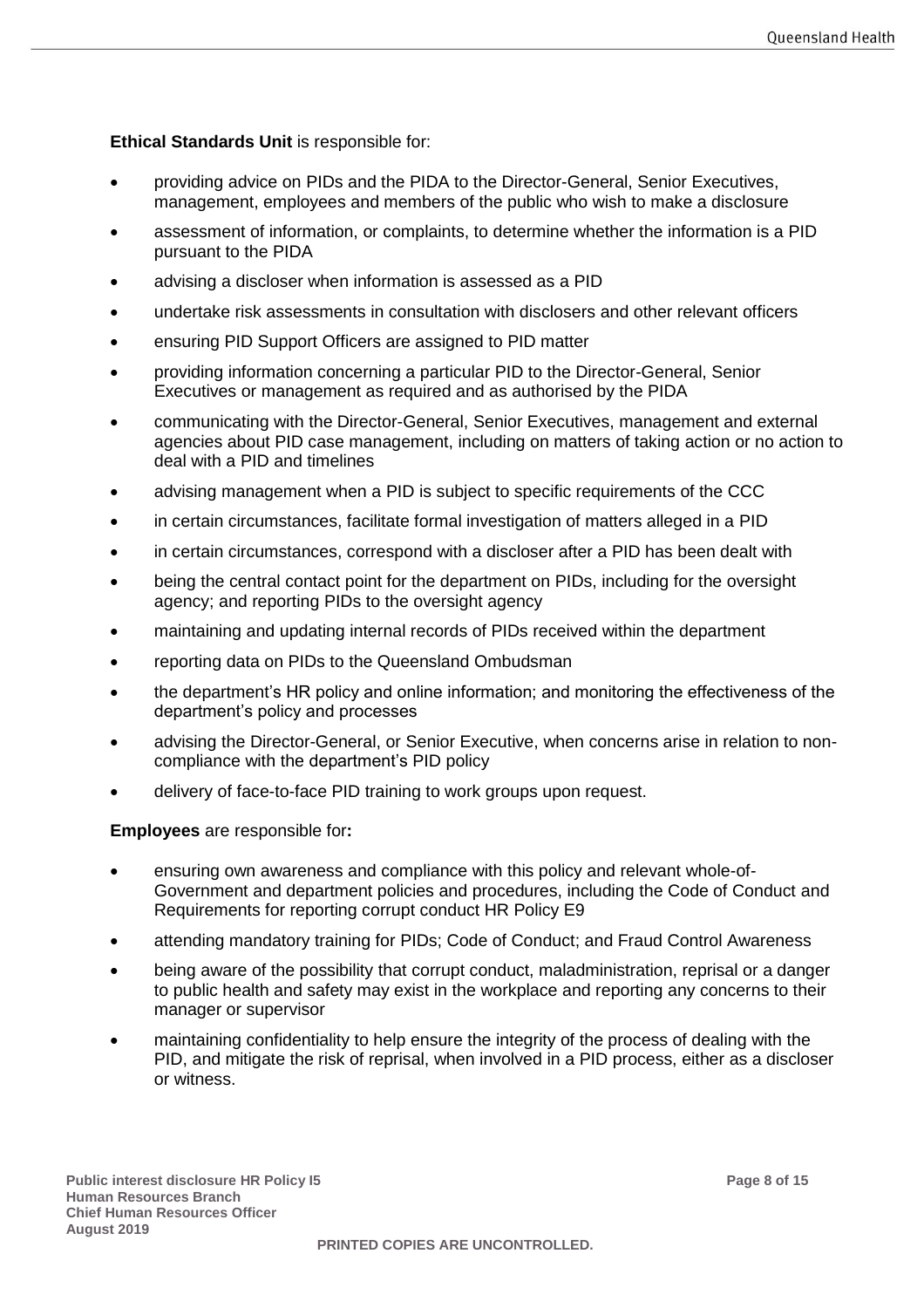**PID Support Officer** is responsible for:

- providing advice and information to the discloser on the department's PID procedure
- providing personal support and referral to other sources of advice or support as required
- proactively contact discloser throughout the PID management process.

#### <span id="page-8-0"></span>**9 False or misleading information**

Section 66 of the PIDA states that a person who gives information to a proper authority, knowing it is false or misleading, and intending it be acted upon as a PID, commits a criminal offence.

The protections of the PIDA do not extend to those who intentionally make a disclosure of information known to be false or misleading.

Internal proper authorities who receive a disclosure of information and have concerns the information is false or misleading must refer the information to ESU for assessment.

In the event ESU obtains information raising a reasonable suspicion a disclosure of information is false or misleading, the matter will be referred to the Queensland Police Service (QPS) and the CCC.

An employee making a false or misleading disclosure may also face disciplinary action.

#### <span id="page-8-1"></span>**10 When a disclosure may be made to a journalist**

The PIDA provides a disclosure of information may be made to a journalist in certain circumstances. However, a journalist is not considered a 'proper authority' under the PIDA.

A disclosure of information to a journalist **can only** occur after certain pre-conditions of the PIDA have been met, including:

- the disclosure was initially made to a proper authority and the information was determined to be a PID under the PIDA; and
- the proper authority:
	- decided not to investigate or deal with the PID; or
	- investigated the PID but did not recommend the taking of any action; or
	- did not notify the person, within 6 months after the date the PID was made, whether or not the PID was to be investigated or dealt with.

Any employee considering disclosing information to a journalist in accordance with section 20 of the PIDA, needs to ensure the information disclosed does not breach other legal or policy requirements. Disclosers are strongly encouraged to seek advice, including legal advice, before reporting information to the media.

A journalist is not bound by the preservation of confidentiality under section 65 of the PIDA.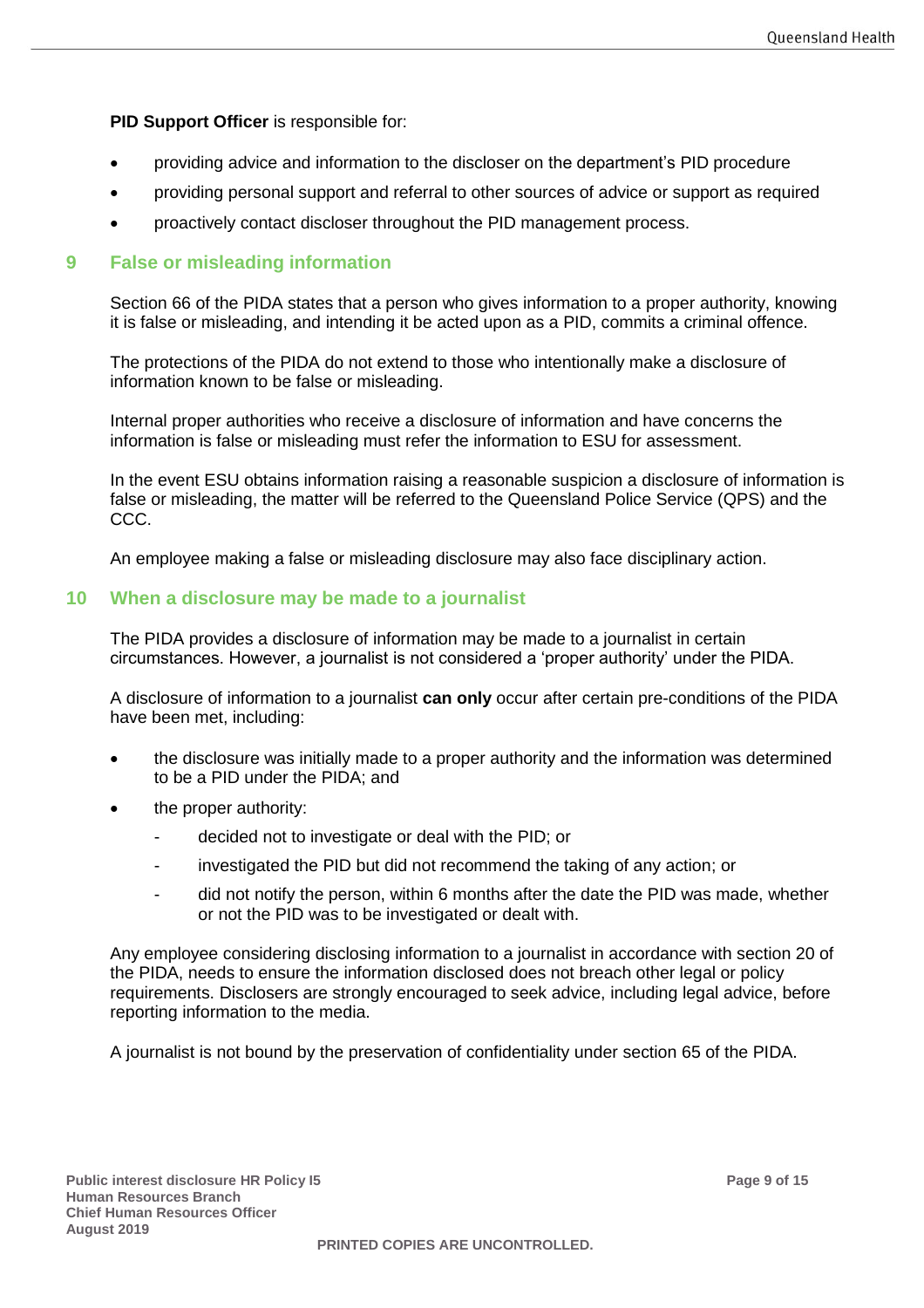## <span id="page-9-0"></span>**11 Reasonable management action**

The PIDA, at section 45, recognises taking reasonable management action is not prevented because a PID has been, or may be, made. The employment relationship between an employee who makes a PID and the department continues when a disclosure has been, or may be, made.

The PIDA confirms taking reasonable management action in relation to a person who has, or may make, a PID is not reprisal action.

Reasonable management action is defined in the PIDA. It includes actions such as:

- an appraisal of an employee's work performance
- suspension of an employee from the workplace
- disciplinary action
- management decisions regarding transfer, deployment, redundancy or retrenchment
- any reasonable action in relation to any of the above.

When it is confirmed for an employee they have made a PID under the PIDA, the employee remains responsible for:

- achieving the performance expectations of their position
- their own behaviour
- observing all workplace policy and procedures.

#### <span id="page-9-1"></span>**12 Conduct of a discloser and liability for own conduct**

Under the PIDA a person is still liable for their own conduct even if the conduct forms part of, or is the basis, for the PID. The person who made the PID is not protected civilly, criminally or from any liability, including by way of an administrative process, including disciplinary action, for their own conduct.

An employee who has made a PID must ensure their conduct is at all times appropriate and in accordance with the Code of Conduct. In particular, a discloser must ensure their conduct towards a person who is the subject of a PID, or who has participated in the process of dealing with a disclosure, is proper and appropriate.

#### <span id="page-9-3"></span><span id="page-9-2"></span>**13 Protections under the PIDA**

#### **13.1 Reprisal and grounds for reprisal**

A purpose of the PIDA is to provide protections for a person who makes a PID, including from reprisal, as far as reasonably practicable.

Under Section 40 of the PIDA, a person must not reprise against another person, by causing or attempt to cause *detriment*, because a PID has been made.

Schedule 4 of the PIDA defines 'detriment'. It includes such actions as intimidation or harassment; or adverse discrimination, disadvantage or treatment about a person's career (refer to Attachment One for further information).

**Public interest disclosure HR Policy I5 Page 10 of 15 Human Resources Branch Chief Human Resources Officer August 2019**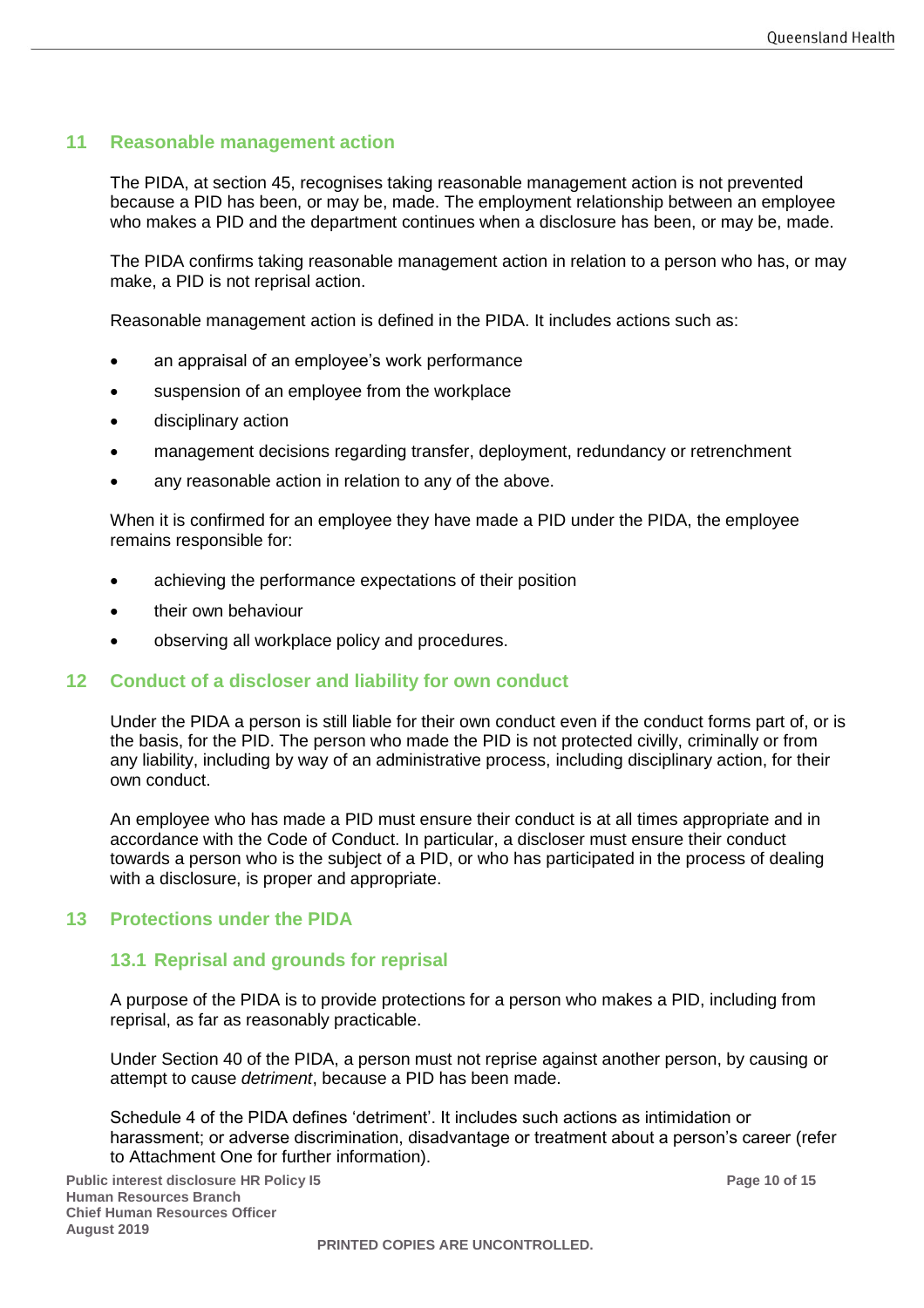# <span id="page-10-0"></span>**13.2 Immunity from liability**

A person who makes a PID under the PIDA is not subject to any civil or criminal liability or any liability arising by way of administrative process, including disciplinary action, for **making** the PID.

### <span id="page-10-1"></span>**13.3 Confidentiality provisions do not apply**

A person who makes a PID will have immunity from prosecution or other legal proceedings for a breach of any confidentiality requirements under another Act.

This means a person who makes a PID, does not breach an obligation by way of oath, or a rule of law (e.g. another Act), restricting or requiring the person to maintain confidentiality, provided the disclosure is *made to a proper authority*.

#### <span id="page-10-2"></span>**13.4 Protection from defamation action**

A person who makes a PID will have absolute privilege in defamation proceedings from the making of the disclosure, provided the disclosure is *made to a proper authority*.

#### <span id="page-10-3"></span>**13.5 Confidentiality**

The identity of a person who has made a PID will be protected, where possible. Refer to Attachment One for detailed information regarding management of confidentiality and obligations.

#### <span id="page-10-4"></span>**14 Employees who are the subject of a PID (subject officer)**

The department is committed, and required, to taking action to address information about wrongdoing or danger to determine the substance.

A PID will be managed impartially and objectively. It is only an allegation until the information is dealt with, and a finding made.

Subject officers must be afforded natural justice. The right to natural justice includes being provided with an opportunity to respond to an allegation prior to any adverse decision being made. Affording natural justice does not mean a subject officer must be advised of the allegation as soon as the information, or complaint, has been received.

Subject officers are entitled to:

- a presumption of innocence and to be treated fairly
- have the matter handled confidentially
- have the matter dealt with, reviewed or investigated impartially (procedural fairness)
- be informed, where necessary, and at a time considered appropriate by the decision-maker or delegate, of the alleged wrongdoing or danger.

Management, or the delegate, should advise a subject officer who to contact with any questions, or support available such as Employee Assistance. Subject officers may also seek assistance from their union or other support person during the process of the PID being dealt with.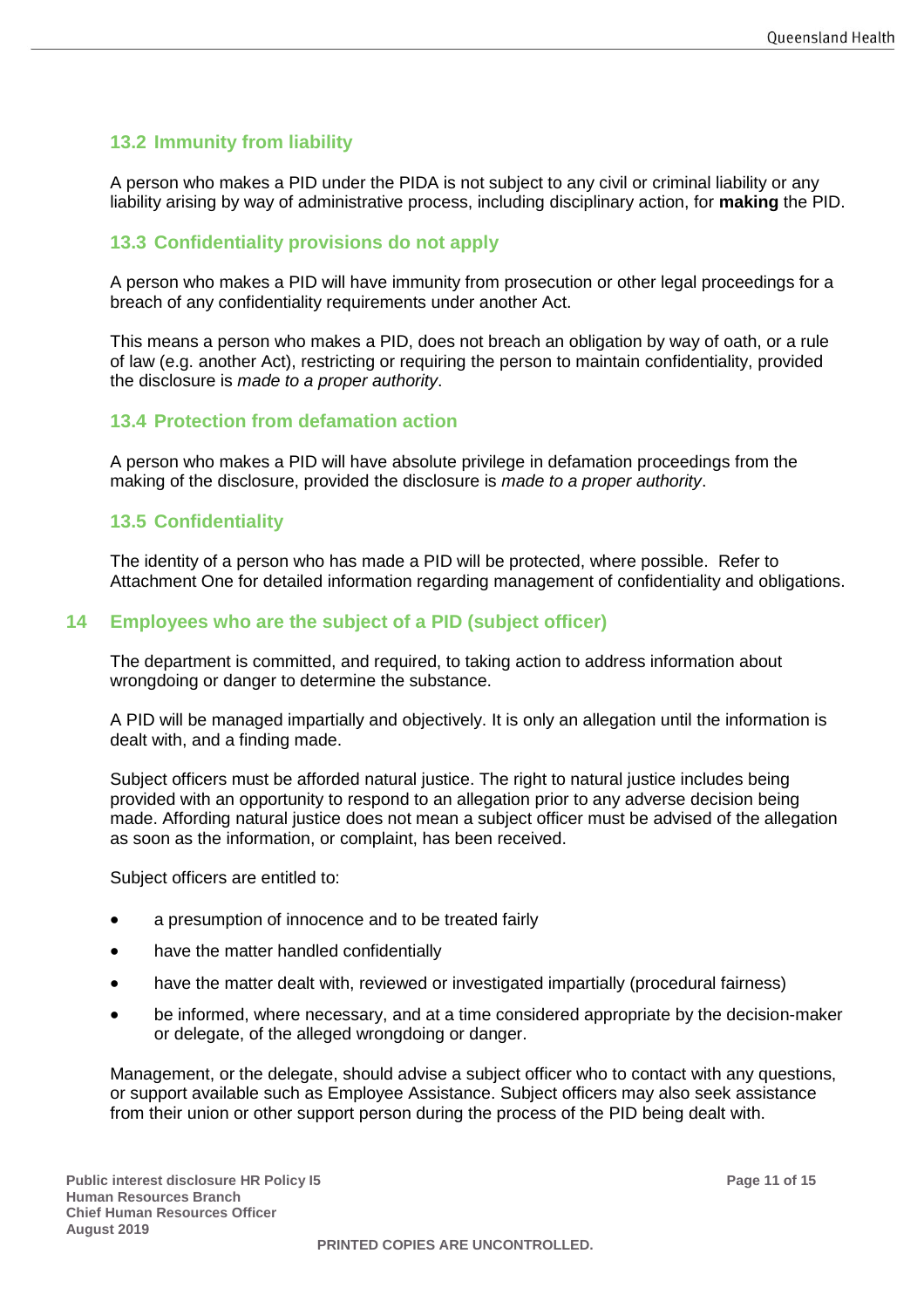A subject officer must ensure their conduct or workplace behaviour is not improper or detrimental towards a person who has, or is believed to have, made a PID, or a person who has participated in a process of dealing with a disclosure (e.g. a witness). To do so may be a reprisal under the PIDA and constitute a criminal offence (refer to Attachment One for further information).

A subject officer may not be advised about an allegation if it is misleading or of no substance and the decision-maker intends to take no action, nor make an adverse finding, in relation to it.

#### <span id="page-11-0"></span>**15 Referral to other entities**

The PIDA allows a receiving public sector entity to refer a disclosure of information to another public sector entity. This may be done, for example, when the disclosure relates to the conduct of the other entity, or its employees, or the other entity has the necessary jurisdiction, expertise and technical skills or knowledge to investigate. The department will consider the risk of reprisal before referring the disclosure to another entity to deal with, and where practical, consult with the discloser.

In some instances, public sector entities may need to work together and share confidential information to manage a PID.

#### <span id="page-11-1"></span>**16 Information and education**

An online learning tool, 'Public Interest Disclosures', provides **all departmental employees** with information and awareness about PIDs, this policy and how to report wrongdoing or danger, including corruption and maladministration.

Completion of the online learning (or by face-to-face facilitation) is **mandatory** for all departmental employees and is to be completed within 30 days of commencement and a refresher must be completed every two years (minimum) thereafter. (Refer to Orientation, induction and mandatory training HR Policy G6).

The department's online learning can be accessed at [https://ilearn.health.qld.gov.au/d2l/login.](https://ilearn.health.qld.gov.au/d2l/login)

It is strongly encouraged that departmental delegates raise PID awareness by providing information as part of team meetings and ensuring employees have completed mandatory training.

ESU can deliver face-to-face training for departmental work groups upon request. Please email [PID@health.qld.gov.au.](mailto:PID@health.qld.gov.au)

#### <span id="page-11-2"></span>**17 Evaluation and monitoring**

Through ESU, the department will conduct periodic reviews, including jointly with external agencies, to ensure its policies and procedures are consistent with best practice, current legislation and any Standard in force.

Reviews will be consultative in nature and will seek to improve internal procedures for overall PID management including reporting, record keeping, risk management, confidentiality and awareness. Reviews will consider the department's effectiveness for dealing with PIDs, the experience of officers involved in making or managing PIDs and actions taken to deal with PIDs.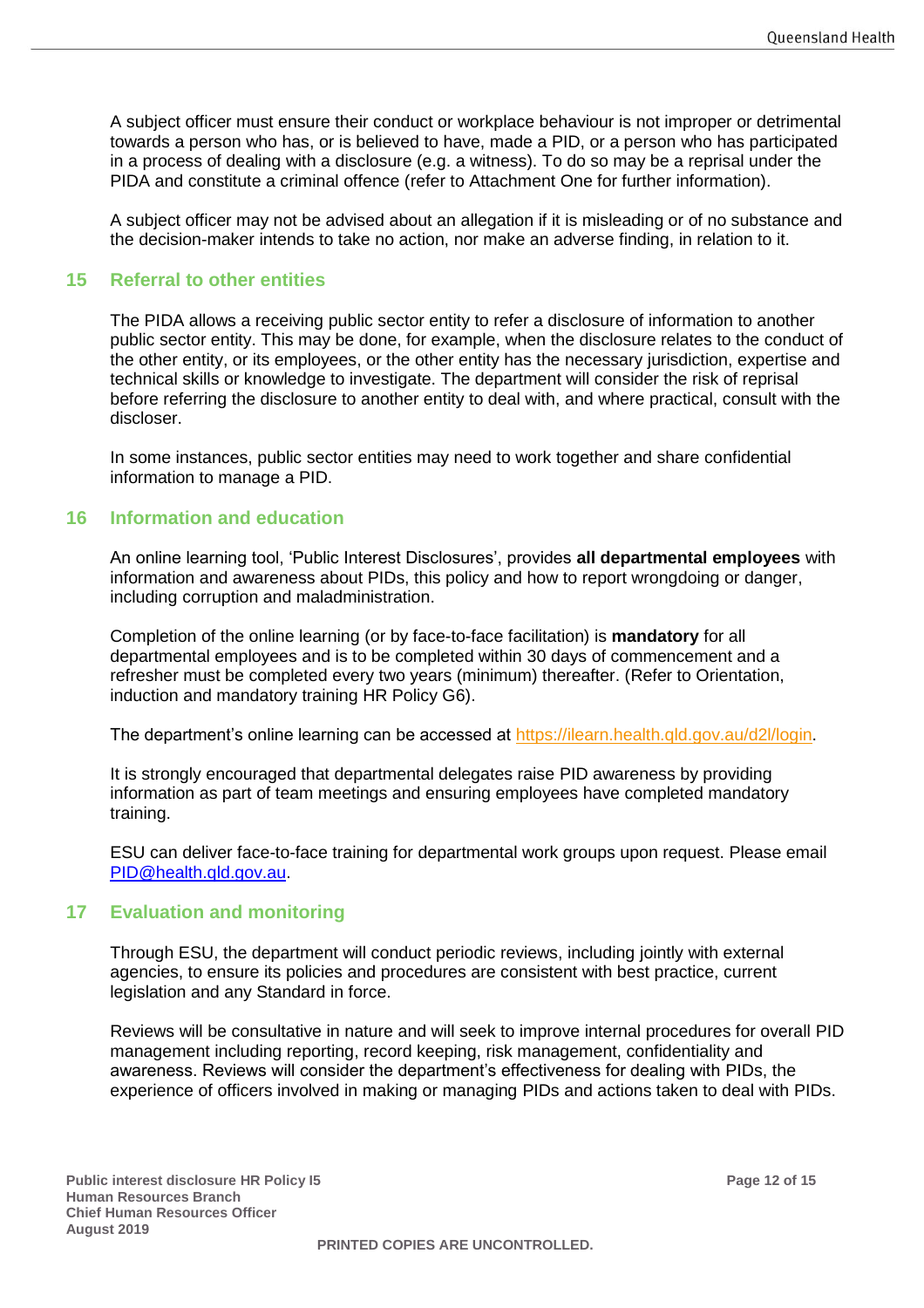Reviews will also aim to identify ongoing risks to the department and its officers by identifying any trends of information disclosed, and substantiated, and developing measures to prevent a reoccurrence of improper or inappropriate conduct, process or practice.

#### <span id="page-12-0"></span>**Definitions:**

| Administrative action  | Defined in Schedule 4 of the <b>Public Interest Disclosure Act 2010</b><br>(PIDA) and means any action about a matter of administration,<br>including, for example:               |  |  |
|------------------------|-----------------------------------------------------------------------------------------------------------------------------------------------------------------------------------|--|--|
|                        | a decision and an act; and                                                                                                                                                        |  |  |
|                        | a failure to provide a written statement of reasons for a decision;<br>and                                                                                                        |  |  |
|                        | the formulation of a proposal or intention; and                                                                                                                                   |  |  |
|                        | the making of a recommendation, including a recommendation<br>made to a Minister; and                                                                                             |  |  |
|                        | an action taken because of a recommendation made to a<br>Minister; and                                                                                                            |  |  |
|                        | It does not include an operational action of a police officer or of an<br>officer of the CCC.                                                                                     |  |  |
| Anonymous              | Where the person disclosing information does not identify<br>themselves at any stage, to anyone.                                                                                  |  |  |
| <b>Corrupt Conduct</b> | Section 15 of the <i>Crime and Corruption Act 2001</i> defines corrupt<br>conduct for the purposes of the Act and this policy.                                                    |  |  |
| Danger                 | A threat or event that would cause harm or damage to both persons<br>and/or property.                                                                                             |  |  |
| Detriment              | Defined in schedule 4 of the PIDA and "includes:                                                                                                                                  |  |  |
|                        | personal injury or prejudice to safety; and<br>(a)                                                                                                                                |  |  |
|                        | (b)<br>property damage or loss; and                                                                                                                                               |  |  |
|                        | intimidation or harassment; and<br>(c)                                                                                                                                            |  |  |
|                        | adverse discrimination, disadvantage or adverse treatment<br>(d)<br>about career, profession, employment, trade or business; and                                                  |  |  |
|                        | financial loss; and<br>(e)                                                                                                                                                        |  |  |
|                        | (f)<br>damage to reputation, including, for example, personal,<br>professional or business reputation".                                                                           |  |  |
| <b>Disability</b>      | As defined in the <i>Disability Services Act 2006</i>                                                                                                                             |  |  |
| Environment            | As defined in the <b>Environmental Protection Act 1994</b>                                                                                                                        |  |  |
| <b>Journalist</b>      | Pursuant to Section 20(4) of the PIDA - "a person engaged in the<br>occupation of writing or editing material intended for publication in<br>the print or electronic news media". |  |  |
| Maladministration      | Schedule 4 of the PIDA defines maladministration as administrative<br>action that:                                                                                                |  |  |
|                        | was taken contrary to law; or<br>а.                                                                                                                                               |  |  |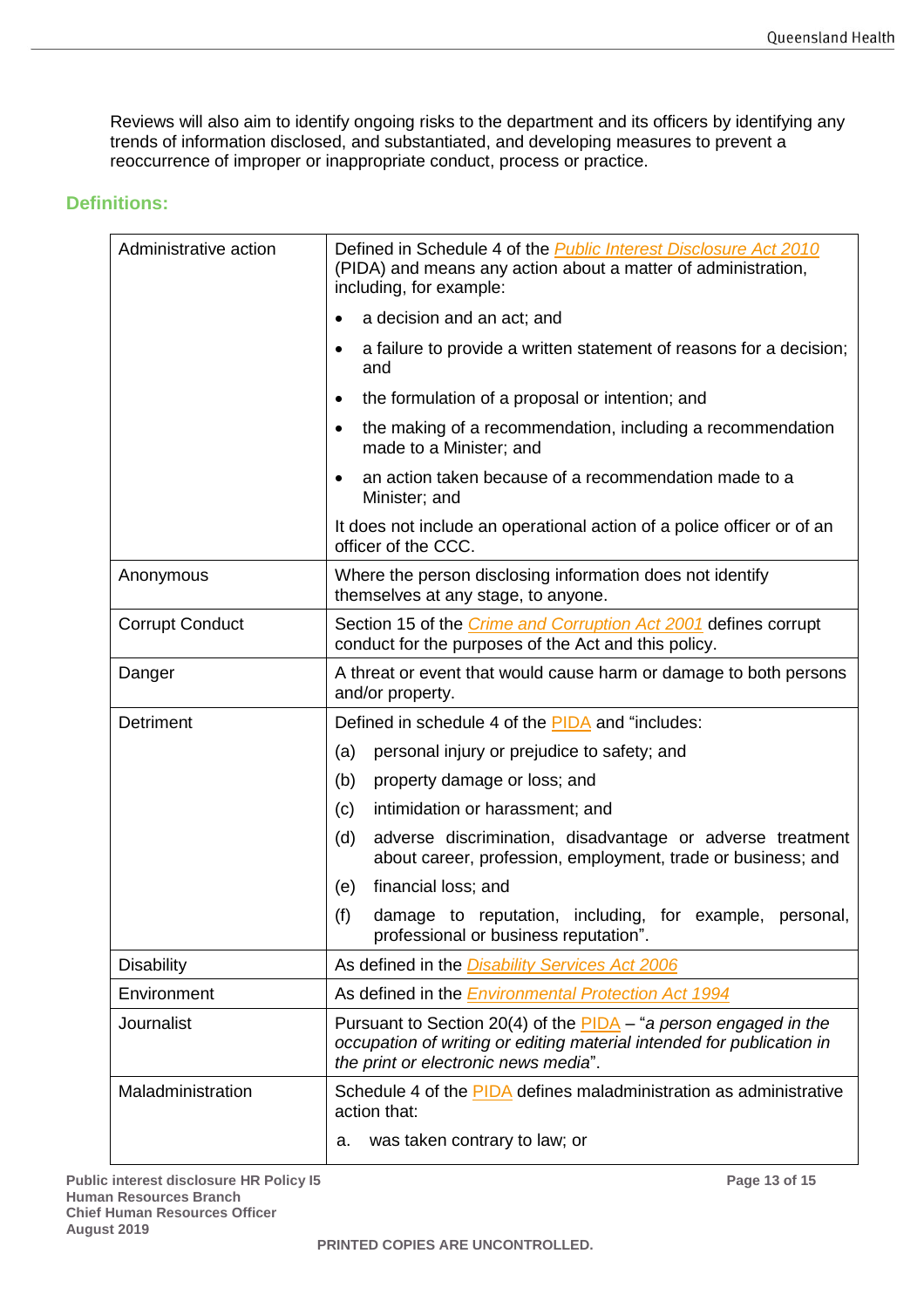|                         | was unreasonable, unjust, oppressive; or improperly<br>b.<br>discriminatory; or                                                                                                                                                                                                                                                                             |
|-------------------------|-------------------------------------------------------------------------------------------------------------------------------------------------------------------------------------------------------------------------------------------------------------------------------------------------------------------------------------------------------------|
|                         | was in accordance with a rule or a provision of an Act or a<br>c.<br>practice that is or may be unreasonable, unjust, oppressive, or<br>improperly discriminatory in the particular circumstances; or                                                                                                                                                       |
|                         | was taken -<br>d.                                                                                                                                                                                                                                                                                                                                           |
|                         | i.<br>for an improper purpose; or                                                                                                                                                                                                                                                                                                                           |
|                         | ii.<br>on irrelevant grounds; or                                                                                                                                                                                                                                                                                                                            |
|                         | iii.<br>having regard to irrelevant considerations; or                                                                                                                                                                                                                                                                                                      |
|                         | was an action for which reasons should have been given but<br>е.<br>were not given; or                                                                                                                                                                                                                                                                      |
|                         | f.<br>was based wholly or partly on a mistake of law or fact; or                                                                                                                                                                                                                                                                                            |
|                         | was wrong.<br>g.                                                                                                                                                                                                                                                                                                                                            |
| Natural justice         | Natural justice, also referred to as 'procedural fairness', applies to<br>any decision that can affect the rights, interests or expectations of<br>individuals in a direct or immediate way. Natural justice is at law a<br>safeguard applying to an individual whose rights or interests are<br>being affected.                                            |
|                         | The rules of natural justice, which have been developed to ensure<br>that decision-making is fair and reasonable, are:<br>avoid bias; and<br>$\bullet$<br>give a fair hearing<br>$\bullet$<br>act only on the basis of logically probative evidence.<br>$\bullet$                                                                                           |
| Public health or safety | Includes the health or safety of persons:<br>under lawful care or control; or<br>a.<br>b.<br>using community facilities or services provided by the public or<br>private sector; or<br>in employment workplaces.<br>c.<br>For example - a patient under the care or control of a doctor, nurse<br>or other health professional at a public health facility. |

# <span id="page-13-0"></span>**History:**

| August 2019  | Policy formatted as part of the HR Policy review.<br>$\bullet$<br>Policy amended to:<br>update references and naming conventions<br>reflect changes to the Queensland Ombudsman PID<br>Standards.    |
|--------------|------------------------------------------------------------------------------------------------------------------------------------------------------------------------------------------------------|
| March 2018   | Policy amended to update references and naming conventions.                                                                                                                                          |
| October 2014 | Policy amended to reflect changes in legislation and Department<br>of Health organisational changes.<br>Amended to reflect the Queensland Ombudsman's<br>$\bullet$<br>recommended policy inclusions. |
| May 2014     | Reviewed as part of the Queensland Ambulance Service (QAS)<br>HR policy integration project.<br>Policy applicable to QAS employees.                                                                  |

**Public interest disclosure HR Policy I5 Page 14 of 15 Human Resources Branch Chief Human Resources Officer August 2019**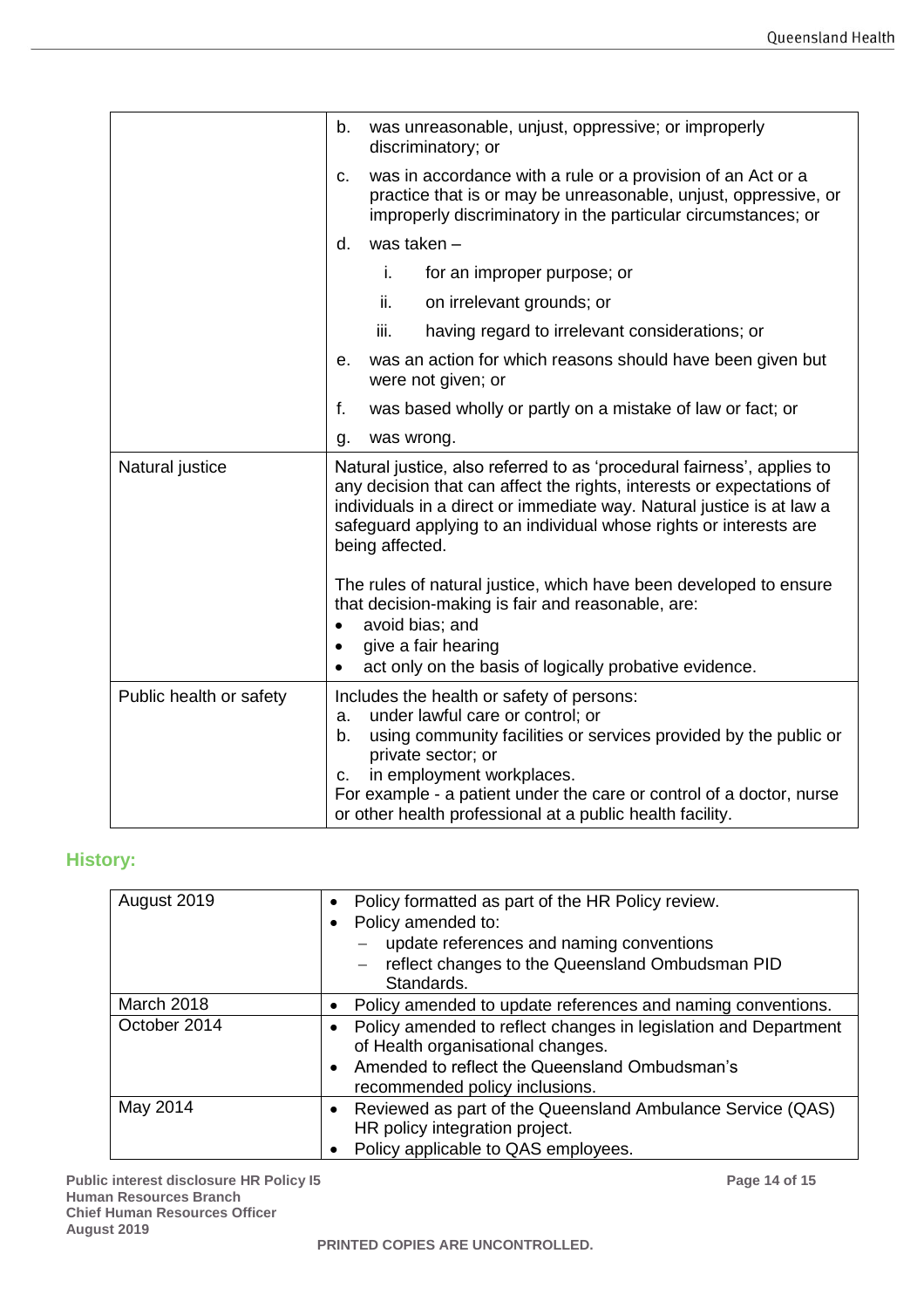|               | For QAS employees, this policy replaces the DCS 'Public Interest<br>$\bullet$<br>Disclosure' Practice Statement.                                                                                                                            |
|---------------|---------------------------------------------------------------------------------------------------------------------------------------------------------------------------------------------------------------------------------------------|
| December 2013 | Updated as part of the HR policy simplification project.<br>$\bullet$<br>Department of Health revised public interest disclosure reporting<br>$\bullet$<br>and management processes; change to the Oversight Agency<br>from 1 January 2013. |
|               | Application limited to Department of Health.<br>٠                                                                                                                                                                                           |
| December 2011 | Amended to reflect the requirements of the Public Interest<br>$\bullet$<br>Disclosure Act 2010 and the Public Service Commission<br>Standard Public Interest Disclosures No.1.                                                              |
| December 2009 | Amended attachment one to reflect updated contact details<br>$\bullet$<br>Amended sections 5 and 10 to reflect the new Right to<br>Information Act 2009 and Information Privacy Act 2009.                                                   |
| December 2008 | Amended attachment one to update email address for the<br>$\bullet$<br>Internal Witness Support Unit.                                                                                                                                       |
| Previous      | IRM3.1-4 Policy and Procedures or the Management of Public<br>$\bullet$<br>Interest Disclosures.                                                                                                                                            |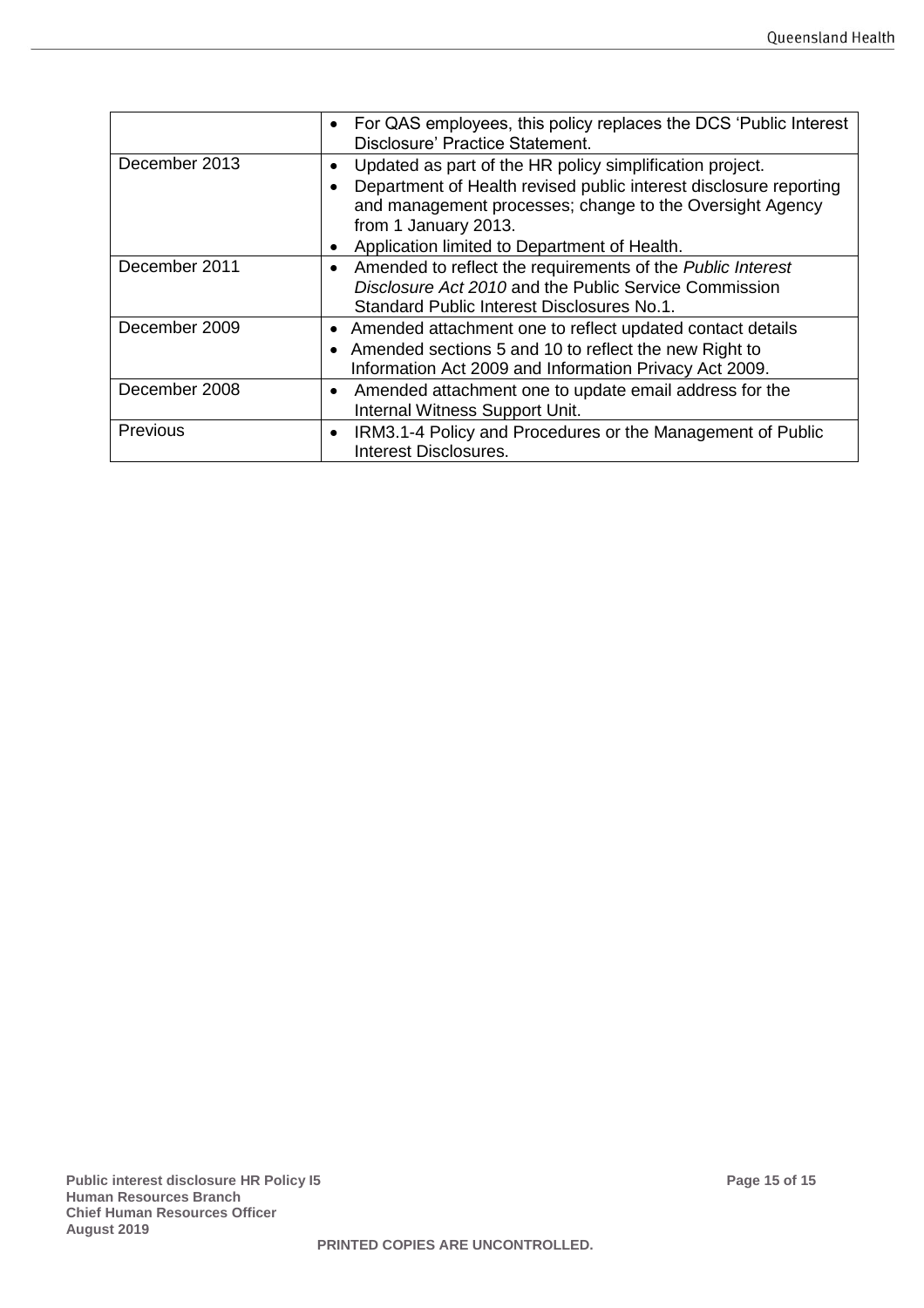# <span id="page-15-0"></span>**Attachment One – Application**

The following information is provided as the minimum mandatory standard practice, procedure or process to enable satisfactory compliance with this Queensland Health HR policy.

Local guidelines/procedures may be developed to facilitate implementation of this policy. Any local guidelines/procedures must be consistent with this policy and standard practice and ensure employee entitlements continue to be met.

## **1 Guidelines**

The Queensland Ombudsman, Crime and Corruption Commission (CCC) and the Public Service Commission have collaborated to develop guidelines about public interest disclosures (PIDs) for the Queensland public sector.

The guidelines may be used as an adjunct to the *Public Interest Disclosure Act 2010* (PIDA), the Queensland Ombudsman's Public Interest Disclosure Standards (the Standards), Public interest disclosure HR Policy I5 and this Attachment.

The purpose of the guidelines is to provide guidance only and do not bind or substitute delegate or management decision-making or discretion in line with the PIDA, Standard or HR policy in response to the unique set of facts and circumstances of each individual disclosure, or complaint.

The guidelines, 'fact sheets' and other PID information for managers and individuals are located on the Queensland Ombudsman website: [https://www.ombudsman.qld.gov.au/improve-public](https://www.ombudsman.qld.gov.au/improve-public-administration/public-interest-disclosures/public-interest-disclosure-.resources)[administration/public-interest-disclosures/public-interest-disclosure-.resources.](https://www.ombudsman.qld.gov.au/improve-public-administration/public-interest-disclosures/public-interest-disclosure-.resources)

## **2 Information – use of this Attachment**

Some of the information in this Attachment is underpinned by the legislative requirements of the PIDA and the Standards. This Attachment is to be read and applied in conjunction with the PIDA and the Standards, and any other legislation as referenced or in force.

## **3 Making a disclosure**

When reporting alleged wrongdoing or danger, it is preferable the information is in writing, especially if the matter is complex or involves a number of concerns.

Ideally, information should include:

- the name (and position) of the person who is the subject of the disclosure (who did the wrongdoing, if known)
- information about the wrongdoing or danger, relevant events, dates and places
- the names of people who may be able to provide additional information (e.g. any witnesses)
- your contact details (for communication about assessment, action and outcome).

Disclosures of information should remain clear and factual and avoid speculation, emotive language, embellishment or providing only 'vague' details.

The disclosure must be made to a proper authority.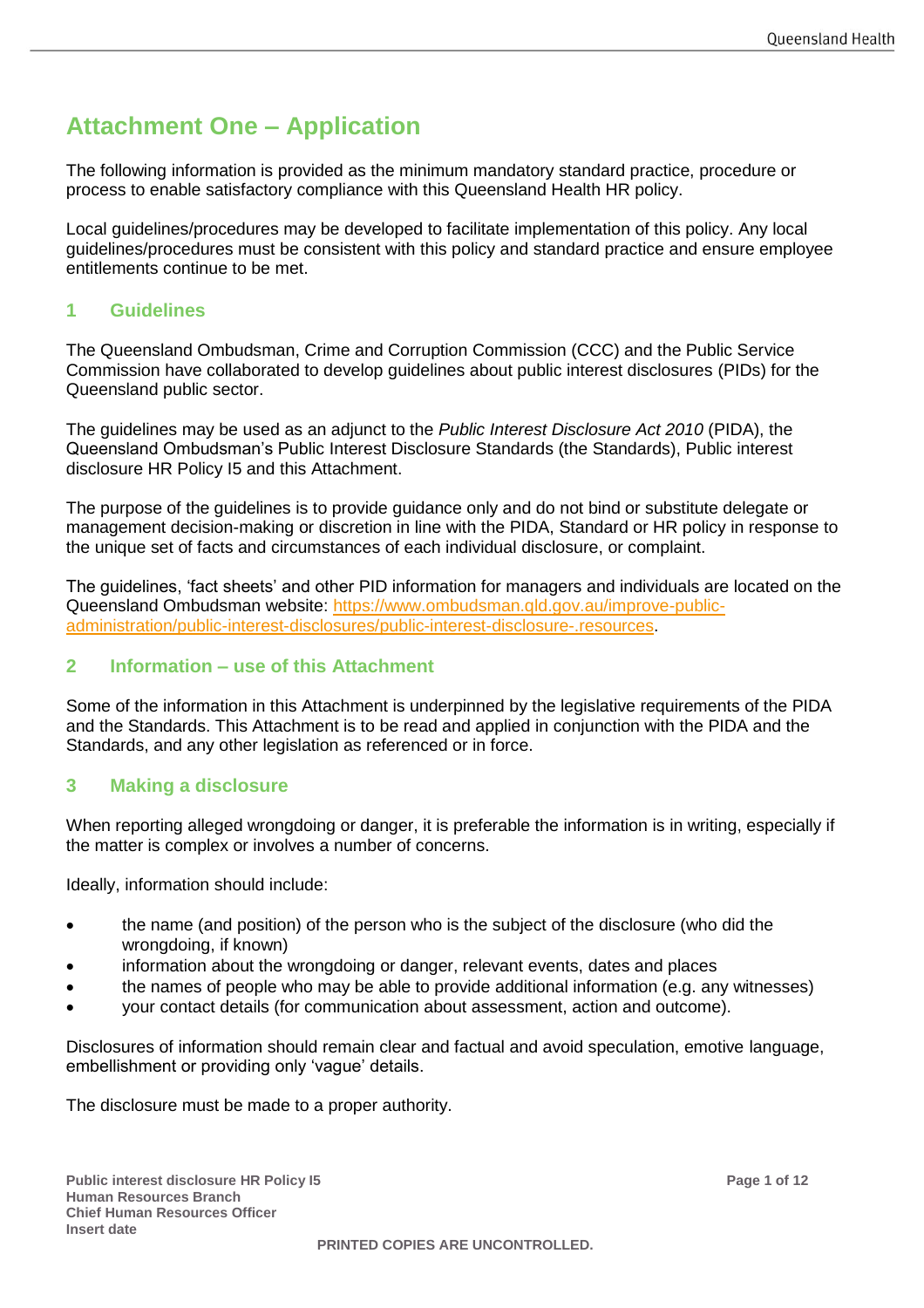## **4 Assessment**

Upon receipt of information, the Department of Health's (the department) Ethical Standards Unit (ESU) will assess the information to determine if the information amounts to a PID under the PIDA. (Refer to the department's and QAS HR Delegations Manuals).

Where the matter relates to suspected corrupt conduct, ESU will report the matter to the CCC in accordance with the Director-General's reporting obligations under the *Crime and Corruption Act 2001*. (Refer to the department's and QAS HR Delegations Manuals).

If the matter involves a possible criminal offence and requires reporting to the Queensland Police Service (QPS), ESU will refer the matter to the QPS.

## **5 Taking action to deal with a PID**

A disclosure of information may be dealt with through a variety of processes. It will not necessarily undergo formal investigation. ESU may refer the PID to the appropriate delegate to deal with, review or investigate or for any other action to be taken. On limited occasions, ESU may retain oversight for review or facilitate formal investigation of matters disclosed in a PID.

#### **6 Providing reasonable information to a discloser**

Where information is assessed by ESU as a PID, a discloser will be given reasonable information in writing including information about confidentiality, protections from reprisal and how to report an alleged reprisal, employee support and assistance information and who to contact for further information.

Under the PIDA, reasonable information includes:

- confirmation the disclosure has been received
- a description of the action proposed to be taken; or
- if action has been taken, a description of the results of the action
- the name and contact details of the nominated PID Support Officer they can contact for support
- details of control measures implemented to protect the discloser from potential reprisal
- contact details for the department's Employee Assistance Program.

The department may choose not to release information if it will impact upon anybody's safety; the investigation of an (alleged) offence or possible offence; or the confidentiality of the person(s) about whom a disclosure of information has been made.

## **7 Advice to the delegate**

ESU will provide management, or delegate, with relevant information about the PID to enable action to be taken to deal with it.

A delegate must ensure relevant and appropriate management are advised of the PID and of the requirements for support and protection in the workplace. Management must consider the risk of reprisal against the discloser. If a more formal risk assessment is required, this must be undertaken to ensure an appropriate and reasonable level of protection, and support, is provided for the discloser in the workplace. ESU can provide assistance when requested.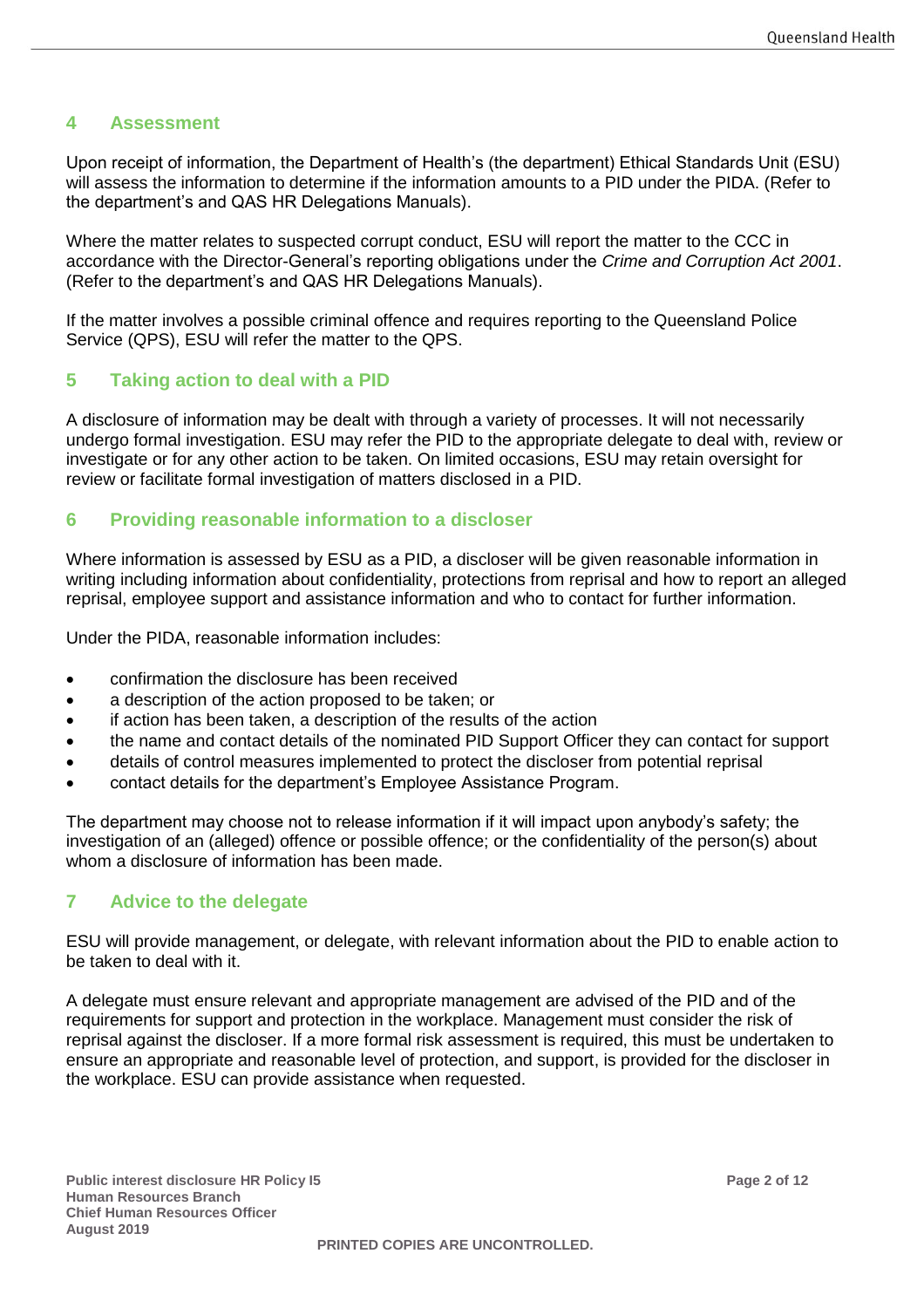# **8 When information (or a complaint) is not a PID**

Often when information is reported, or a complaint is made, it may be intertwined with other employee related complaints, such as workplace conflict or grievance matters.

Some of these types of complaints, or other information, may not be considered a disclosure of information allowed for under the PIDA. In such cases, it is important to distinguish the PID matters from any other complaint issues.

These other matters do not form part of the PID and will be referred to management for addressing. Management can deal with the information, or complaint, as they determine or in accordance with an applicable process.

If there is any doubt as to whether a matter is a PID, further information may be obtained to inform the decision. If doubt still remains, the matter will be considered and managed as a PID.

Notwithstanding a disclosure of information, or complaint, is assessed as not being a PID, the Code of Conduct states employees who report genuine concerns of wrongdoing will be supported. All reports of suspected wrongdoing must be managed in a fair, transparent and consistent manner.

#### **9 Rights of review – when information disclosed is not a PID**

When a purported disclosure is made and all requirements have been met regarding the making of the disclosure, but the information is assessed as **not** being a PID under the PIDA, the person who made the disclosure may request a review of the assessment decision.

A review of the assessment decision can be made by **writing** to the Director, ESU stating the reasons why a review is being sought. A request for review must be lodged within 14 days after receiving written notice the information disclosed was assessed as **not** being a PID.

Any review of the assessment will be based upon the *same information* that was initially made available to the assessor. In reviewing the original assessment, the Director, ESU may seek secondary assessment of the information, obtain legal advice or seek input from the Queensland Ombudsman.

Whether a disclosure of information falls under the PIDA, and constitutes a PID, is ultimately a matter of law. A complainant may wish to seek independent legal advice regarding options for review, including under the *Judicial Review Act 1991*.

Alternatively, the person making the disclosure may contact the Queensland Ombudsman as the oversight agency for PIDs for further advice and information.

#### **10 No action taken on a PID**

The PIDA provides the department may decide not to take action on a disclosure of information in defined circumstances, even when the information, or complaint, has been assessed as a PID under the PIDA.

If it has been determined by the department not to take action on a PID, the person who has made the PID must be provided with written reasons for the decision.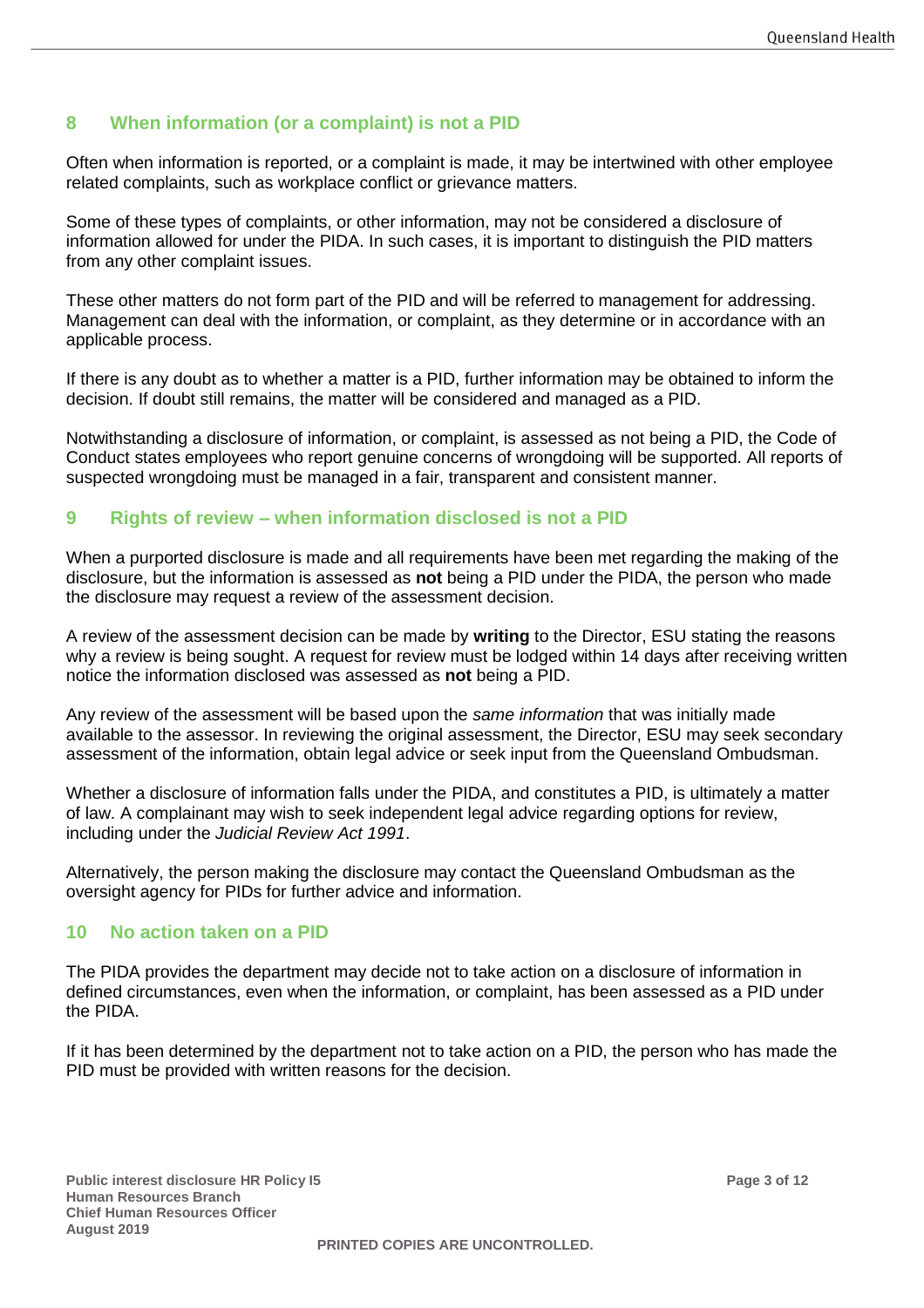A discloser who receives a written reason for a decision to take no action, may choose to seek a review of the decision by **writing** to the Director-General of the department within 28 days after receiving the decision (Section 30 of the PIDA).

When no action is taken, all obligations under the PIDA still apply, including confidentiality and protections from reprisal.

## **11 Confidentiality**

Confidentiality not only protects the rights of those who are involved in a PID, it also maintains the integrity of the department's reporting system, any investigation or review and is also a strategy in mitigating the risk of reprisal.

Confidentiality also protects the reputation of an employee whose (alleged) conduct is the subject of a disclosure.

The confidentiality provisions under the PIDA apply to persons who have gained the information because of their involvement in the administration (implementing or carrying out) of the PIDA.

Those who lawfully receive information in the administration of the PIDA must not disclose confidential information, intentionally or recklessly.

Confidential information may be disclosed to another person, or entity, in accordance with the allowable reasons under the PIDA.

## **11.1 What is confidential information under the PIDA?**

Confidential information under the PIDA is:

- the identity, occupation, residential or work address or whereabouts of a person who has made or is the subject of a PID
- information disclosed by a  $PID -$  the nature, subject matter and content
- information about a person's individual affairs
- information that may cause detriment to a person.

#### **11.2 When can confidential information be disclosed to another person or entity?**

Confidential information can be disclosed to another person or entity if:

- for the purposes of the PIDA
- to discharge a function under another Act, including for the purposes of investigation
- for a proceeding in a court or tribunal
- if the person to whom the confidential information relates consents
- if the person reasonably believes making the record or disclosing the information is necessary to provide for the safety and welfare of a person
- if it is essential under the principles of natural justice.

## **11.3 Managing confidentiality**

Proper authorities, including managers, receiving a disclosure of information, or complaint, must maintain confidentiality of information that *may be* a PID. This however does not limit appropriately,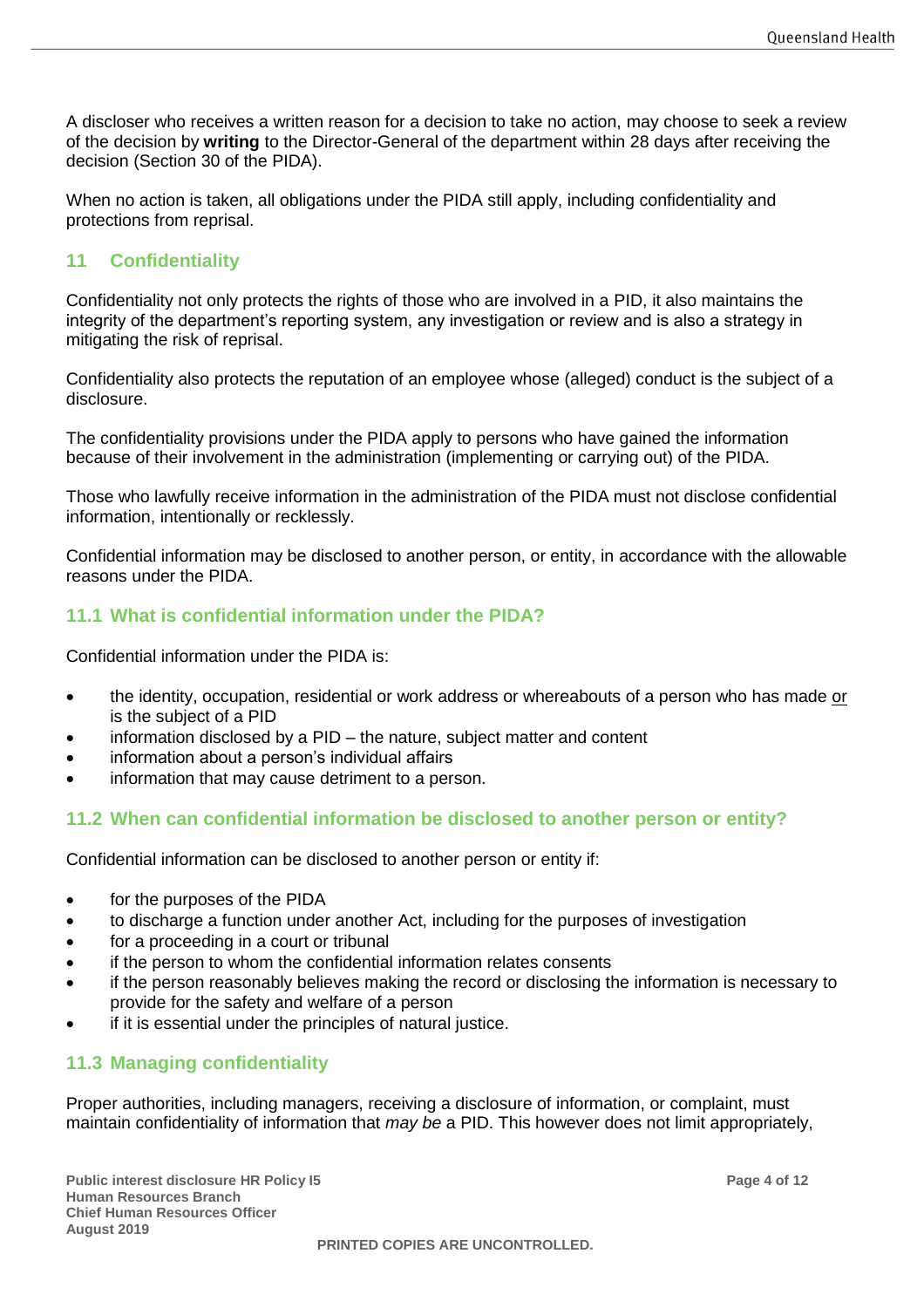**and confidentially**, referring the information for assessment, or to another person to seek advice or assistance to deal with the information (e.g. ESU).

The PIDA provides the preservation of confidentiality does not affect an obligation a person may have under the principle of natural justice to disclose information to a person whose rights would otherwise be detrimentally affected (e.g. a subject officer).

If it is **essential** the *identity* of a person who has made a PID needs to be revealed for the purpose of natural justice, the delegate must consider that it is *unlikely* that a reprisal will be taken against the person.

If it is possible for a subject officer to answer allegations without the source of the allegations being identified, the release of identifying information **cannot be said to be essential***.* 

However, a person who has made a PID **must never** be promised anonymity or that their identity will not be disclosed at any time.

While the department is prepared to take required steps to protect confidential information, a discloser also has a responsibility to maintain confidentiality about making, and the information in, a PID.

A person who has made a PID should not communicate about the disclosure with work colleagues or any other unauthorised person. The fewer people who know about the disclosure, both before and after it has been made, the more likely it is the department will be able to keep a discloser's identity confidential.

When a discloser has spoken to colleagues or others about possibly making or having made a PID, this may unnecessarily increase the risk of reprisal. Any reasonable steps taken by the department to protect against reprisal may be obstructed or undermined where a discloser has openly communicated about having made the disclosure.

## **12 Confidential record keeping and access to records**

Delegates dealing with PID information **must** keep the information secure and restrict access only to those dealing with the disclosure in accordance with obligations under the PIDA and *Public Records Act 2002*.

PID records and information held by the department are confidential records and will not be released or referred to anyone unless required to do so, or because of, an allowance under an Act, including the PIDA.

Those who have made, or who are the subject of, a PID may apply for access to information held by the department under Right to Information legislation.

The department's Privacy and Right to Information Unit is responsible for processing these applications. Access to the relevant information is subject to the consideration of exception provisions contained within relevant legislation.

The Right to Information and Information Privacy website can be accessed at: <http://www.health.qld.gov.au/system-governance/contact-us/access-info/default.asp>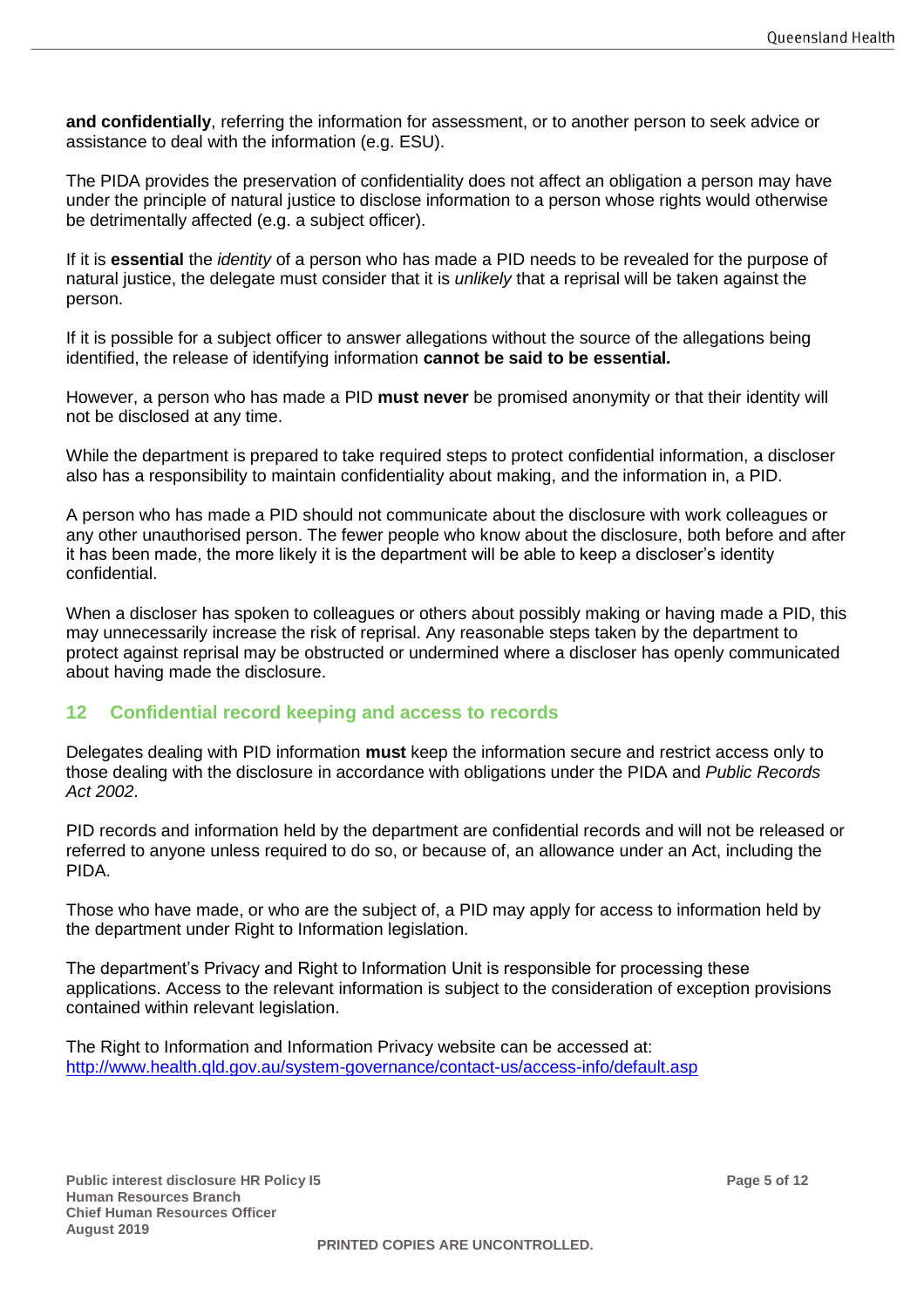## **13 Reprisal**

The department aims to ensure employees will be reasonably protected from **detriment**, such as harassment or discrimination, because a PID has been made.

#### **13.1 Detriment**

Schedule 4 of the PIDA lists types of detriment, which may include such things as:

- personal injury or prejudice to safety
- intimidation or harassment
- adverse discrimination, disadvantage or adverse treatment about career, profession, employment, trade or business.

In order to be considered a reprisal, there must be a *causal link* between the detriment and a PID. The reprisal must be in retaliation *for the PID*. Additionally, the reprisal is done with the intention of causing harm.

## **13.2 Reasonable procedures**

The department is required to have reasonable procedures to protect a person from reprisal. The procedures may include such actions as providing conciliation or advice, counselling or training to employees or organising a temporary or permanent transfer for a discloser where the risk of reprisal is sufficiently high.

Having regard to the culture of the workplace, reasonable procedures may include early and/or ongoing intervention by managers or another delegate by:

- monitoring the workplace for any signs of detriment for making the PID
- reinforcing values in the workplace about wrongdoing or corruption, reporting and reminding employees we all must report wrongdoing
- increasing supervision of the workplace
- conducting training about PIDs, the Code of Conduct or appropriate workplace behaviours
- proactively confronting general workplace prejudices, and misconceptions, about making a PID
- informing employees that committing a reprisal is a criminal offence and the department may take administrative action against those who are found to have committed a reprisal
- reinforcing it is management's role to resolve the situation, including what action to take to deal with the disclosure and how to deal with subject officers
- exercising independent judgment and setting an example for employees.

Other procedures may include reasonable management decisions, including:

- approving leave entitlements for a discloser, when requested, during the review or investigation of a PID
- temporary adjustment in the workplace to change seating, work location or supervisory arrangements for a person who has made a disclosure or a subject officer
- facilitating a voluntary transfer or relocation of the discloser or the subject of the PID to another position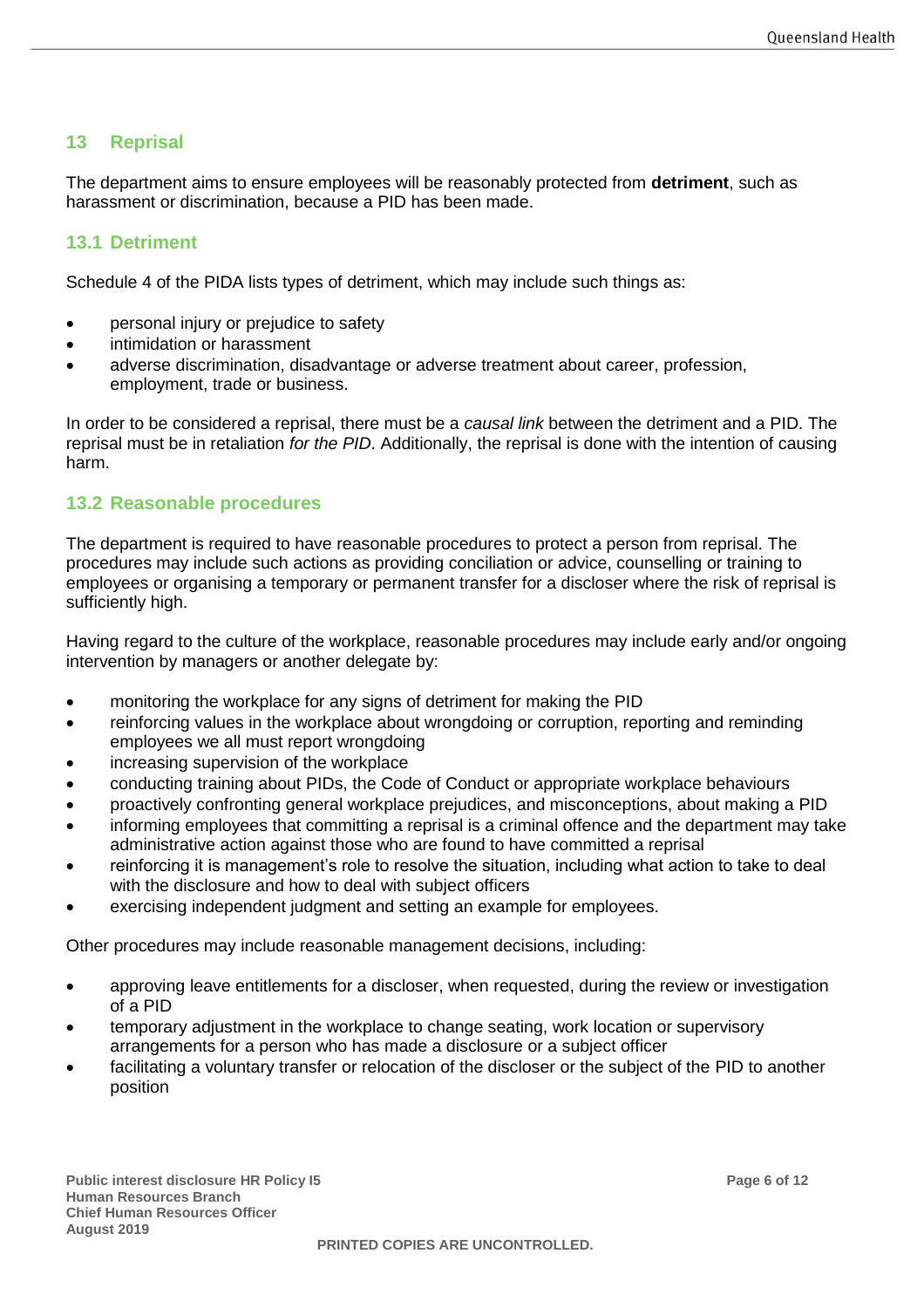- where appropriate, provide reasonable lawful directions to the subject of a PID (e.g. maintaining confidentiality, attendance at certain work locations only) or written information about reprisal and detriment
- where there are grounds, suspension of a subject officer from the workplace (in accordance with departmental policy).

#### **14 Risk assessment**

Whenever a disclosure of information, or a complaint, is received by the department, the receiving manager or delegate is obligated to consider the likelihood of the person disclosing the information suffering a reprisal for having made the disclosure. It is the responsibility of the manager to assess the *actual and reasonably perceived risk* of detriment, including intimidation or harassment.

While a discloser may express an apprehension or fear of reprisal, the risk assessment must consider the *likelihood*, and *consequence*, of a reprisal occurring based upon identified contributory factors and known control measures. Protection for a discloser need only be proportionate to the degree of risk, and where it is within the department's jurisdiction to manage.

Where the risk of reprisal is determined to be sufficiently high<sup>1</sup>, the manager, or delegate, must develop a plan, or other record, of reasonable procedures (or control measures), in conjunction with, where feasible and required, the person who has made the PID and other relevant stakeholders (e.g. Work Health and Safety).

Any plan and control measures must be implemented and actively monitored. A review of the plan should occur if the risk of reprisal changes, or throughout dealing with the disclosure.

It is to be remembered that a reprisal can occur not only against the person who made the PID, but also those associated with the discloser or those who are wrongly suspected of being the discloser. A causal link must however be established.

Comprehensive record keeping in relation to risk assessments and management plans, completed and reviewed, is required.

Management **must** keep secure and confidential records to demonstrate the risk of reprisal was considered and any steps taken to prevent reprisal (where identified). Records are to be contemporaneous, document support provided or offered to the discloser, other actions taken and any advice sought in relation to managing risk or reprisal concerns.

ESU may be contacted for discloser risk assessment assistance.

## **15 Reporting and dealing with reprisal**

Where it is reasonably established an alleged reprisal may have occurred, or is occurring, management must take reasonable steps to stop the activity, or to attend to the safety and welfare of the affected person. The nature of the action will be dependent upon the circumstances and seriousness of the reprisal.

 $\overline{a}$ 

<sup>1</sup> AS/NZS ISO 31000:2009 Risk Management or other reasonable risk assessment process or strategy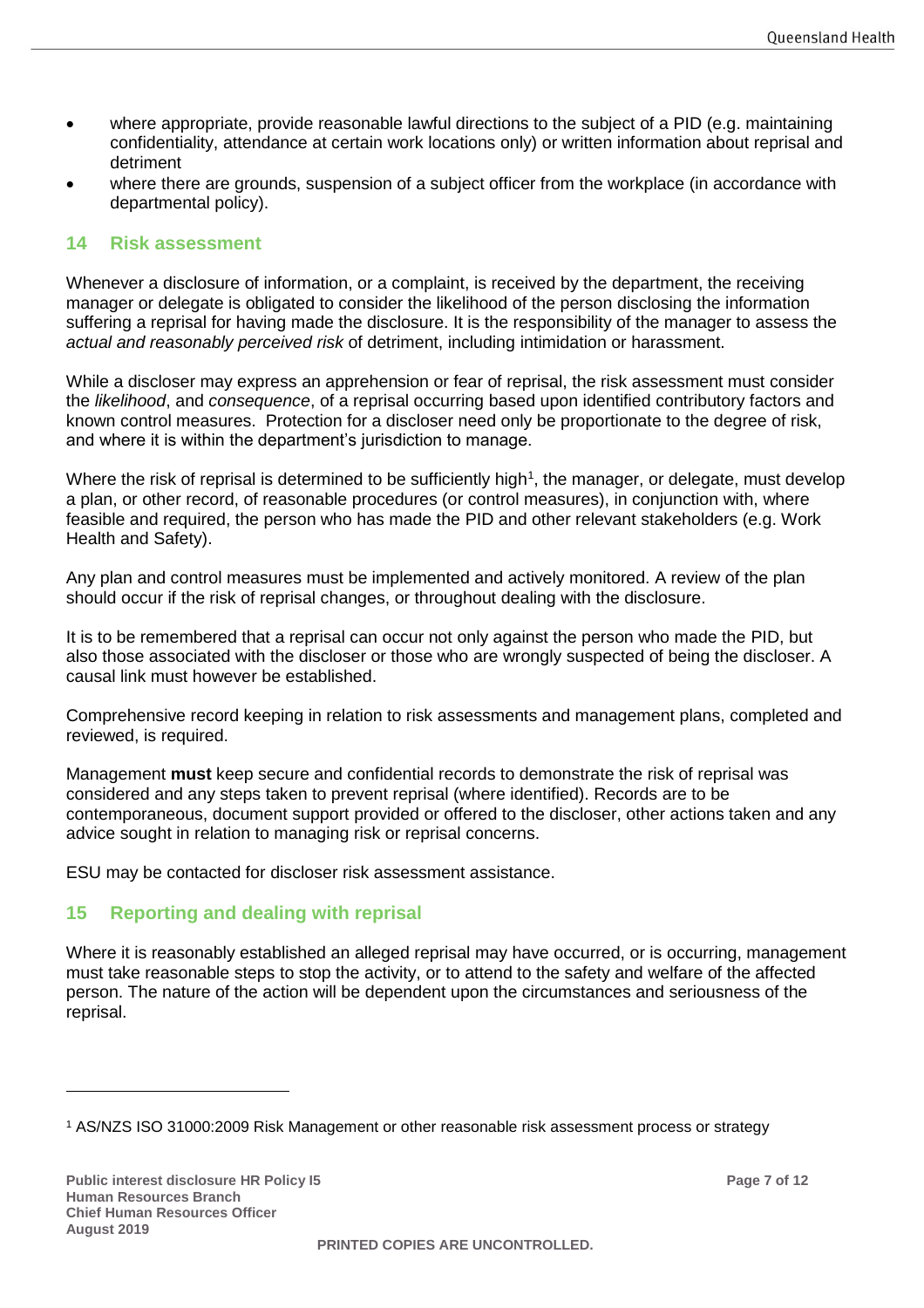If a discloser considers detriment is occurring for having made a PID, they must report it immediately to their manager, providing the particulars of the alleged detriment.

Allegations of reprisal **must be referred** to ESU for assessment. If assessed as an alleged reprisal, ESU will report the matter to the CCC. An alleged reprisal is considered a PID in its own right, and suspected corrupt conduct, and will be, where appropriate, properly investigated and dealt with by the department.

As the department is not a prosecuting authority, the department can only deal with an alleged reprisal administratively.

The committing of a reprisal is an indictable offence, with a maximum penalty of 167 penalty units or two (2) years imprisonment. Therefore, a discloser may choose to report an alleged reprisal direct to the QPS.

A reprisal is also a tort. A person who commits a reprisal may be liable for damages where a civil claim is made. A court may grant an appropriate remedy, including exemplary damages, for a reprisal. A discloser should seek legal advice when wanting to bring proceedings for damages through a civil claim.

A person who is alleged to have committed a reprisal is innocent of the alleged conduct until proven otherwise through an administrative process by the department or by the courts.

Actions by officers who are not employees of the department, or where the conduct is committed privately, is not within the jurisdiction of the department. A discloser may wish to seek independent legal advice about options in this regard.

## **16 Vicarious liability**

Vicarious liability means the department can be held liable for any detriment or suffering caused by reprisal action taken by one of its employees. The department can be held jointly liable with the person who took the reprisal action (i.e. they are both held responsible); or held singularly liable (i.e. the entity is held responsible instead of the person who took the reprisal action).

## **17 Appeals and injunctions**

Where a public officer may, under an Act, appeal against or apply for a review of:

- disciplinary action taken against the officer
- the appointment or transfer of the officer or another public officer to a position as a public officer
- unfair treatment of the officer.

The public officer may appeal the action, or have the action set aside (whether or not the Act specifies grounds for the appeal or review) because it was the taking of a reprisal against the public officer.

There may also be a right to apply to the Queensland Industrial Relations Commission or the Supreme Court for an injunction about a reprisal in certain circumstances.

However, an application for an injunction cannot be made if a complaint has been made under the *Anti-Discrimination Act 1991* (Qld) about a reprisal. Individuals should seek independent legal advice regarding these options.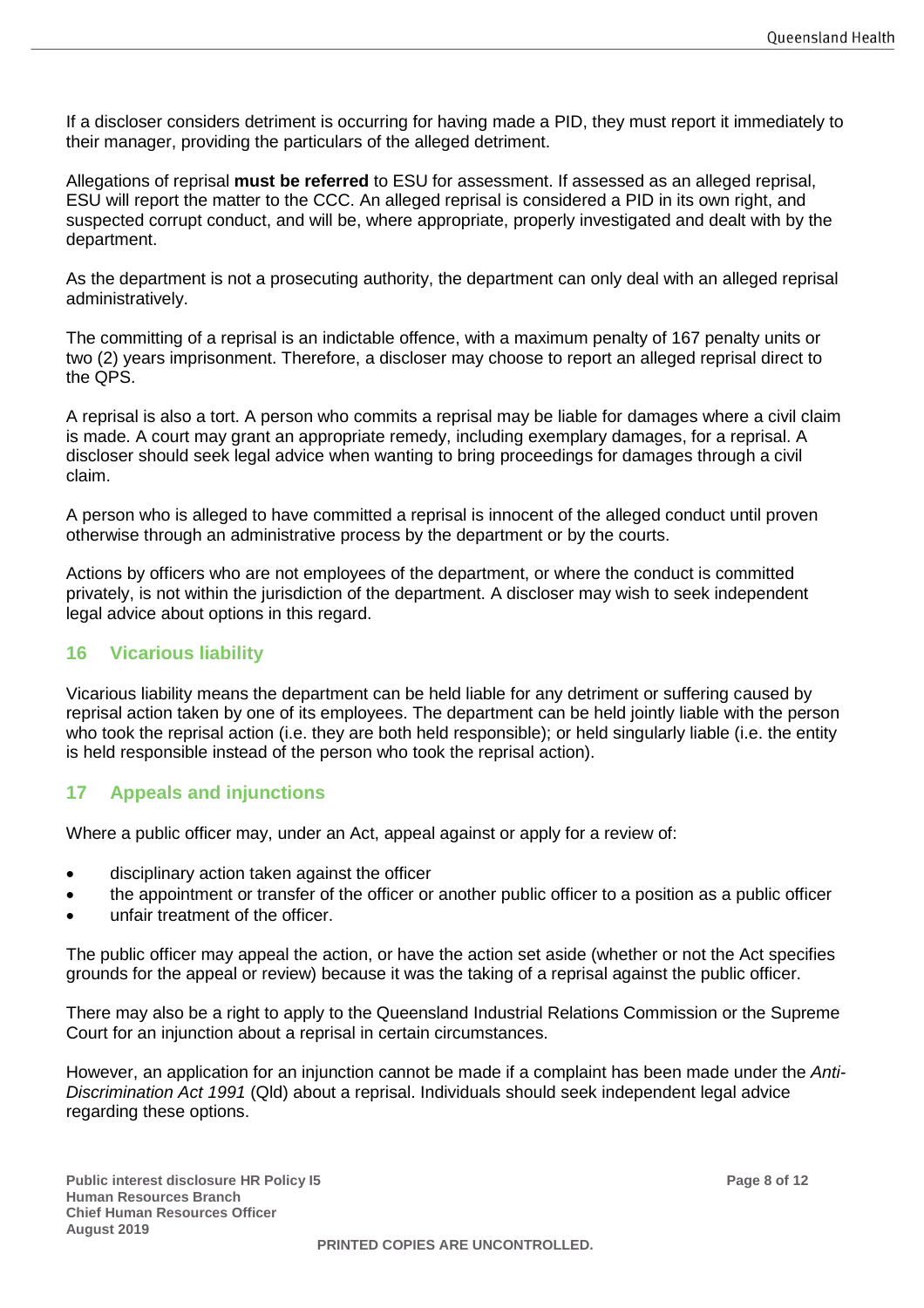# **18 Relocation (transfer)**

Section 47 of the PIDA allows for a public service employee to apply for relocation. The application must be made on the ground it is *likely* a reprisal will be taken against the employee if the employee continues in the employee's existing work location **and** the only practical way to substantially remove the danger of reprisal is to relocate the employee.

The application is taken to be an appeal against a decision by the department not to relocate the employee.

#### **19 Support**

The department will make available an appropriate and reasonable level of support to any person who has made a PID, including nominating a PID support officer for the discloser.

For public officers, a discloser's direct manager is usually well placed to act as a PID support officer and support the discloser, unless the manager is excluded from this role because of involvement in the PID disclosure or investigation. Alternatively, it may be more appropriate to appoint a PID support officer who is a manager in another area but able to be easily reached by the discloser.

The relevant appointment will be dependent upon about whom a PID has been made and working relationships in the workplace.

When selecting a PID support officer for a discloser, considerations include:

- Does the officer have appropriate authority and knowledge about the PID process (or can they acquire knowledge about the PID process)?
- Is the officer sufficiently removed from the current PID process?
- Does the officer have an established relationship with the discloser or do they have the ability to build necessary rapport? (Ideally, the support officer will be someone known and trusted by the discloser)
- What assistance will the discloser need (or are they likely to need) and is the proposed officer available and able to provide that assistance?

A PID support officer must not be involved in a process to deal with the PID, including investigation, or be a discloser or witness for the same PID process.

Taking into consideration any expressed reasonable requests by the discloser about the need for or type of support, appropriate and reasonable support may include:

- acknowledgement the making of the PID was the right thing to do
- referring the discloser to the department's Employee Assistance Program or arranging for other professional counselling for emotional or psychological support
- ensuring any acts or suspicions of detriment are reported and/or dealt with when known or raised by the discloser
- provide the discloser with regular updates about progress
- check on the discloser's wellbeing, where this is warranted, has been agreed to and is safe to do so
- offer a flexible working arrangement to allow performance to be maintained while managing mental wellbeing
- advising the discloser about PID resources or the contacts available to raise questions or concerns they may have

**Public interest disclosure HR Policy I5 Page 9 of 12 Human Resources Branch Chief Human Resources Officer August 2019**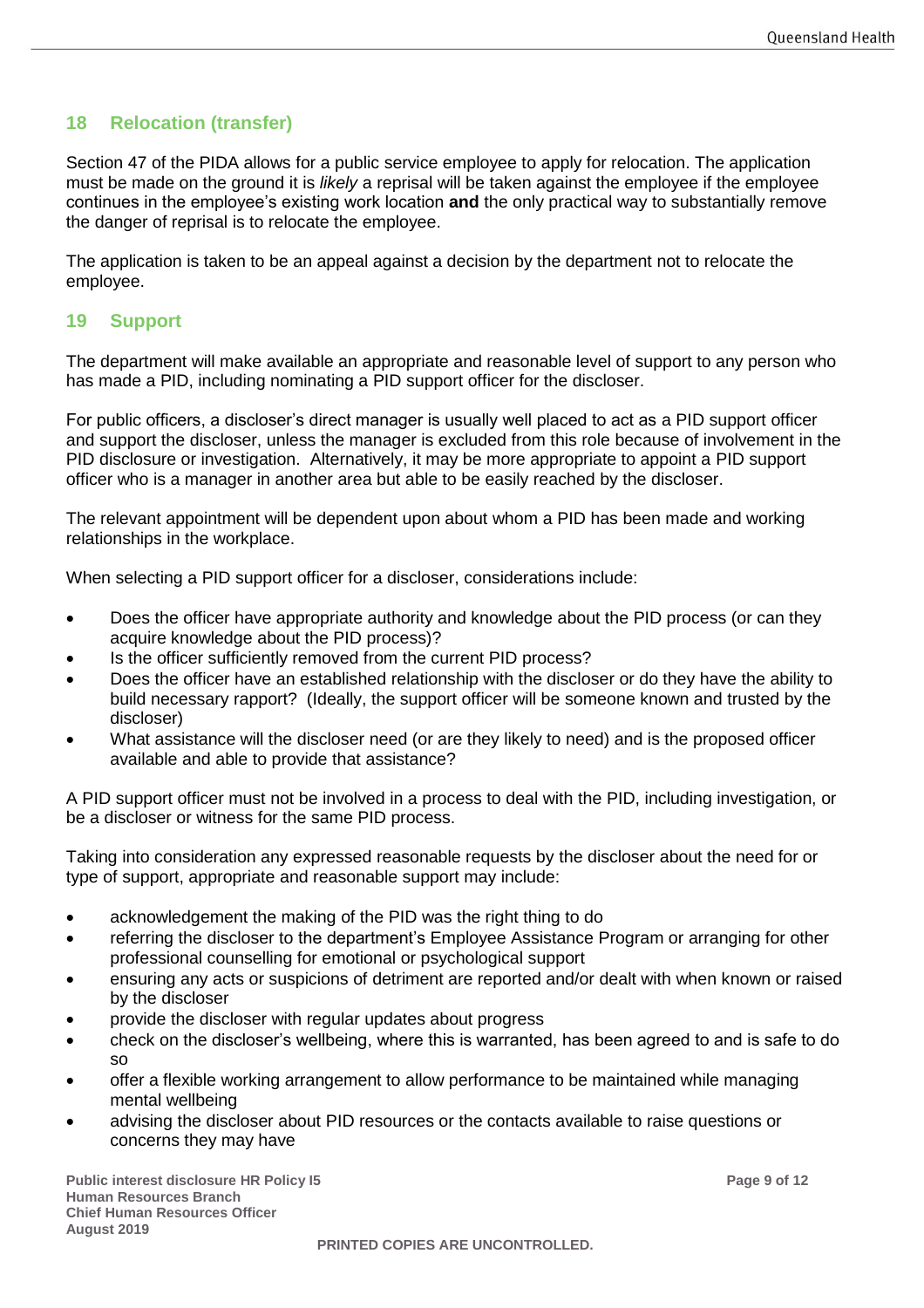• where the health of the person who has made the disclosure becomes a concern, including mental wellbeing, liaising with the appropriate delegate responsible for employee wellbeing or workplace health and safety, or affirming the availability of psychological support through Employee Assistance.

Employees may also wish to seek support from their union or professional association or advisor, general practitioner or other health professional.

In the interest of confidentiality, a discloser must remember that the disclosure of information is protected under the PIDA and balance this appropriately when seeking support.

Support does not extend to sharing, exchanging or divulging PID information between co-workers and colleagues. A discloser who talks about a PID in the workplace may expose persons to an unnecessary risk of reprisal.

If the PID support officer cannot continue to fulfil the role, an alternate contact is to be identified if continued support and contact with a discloser is required.

#### **19.1 Employee Assistance Program**

The department's Employee Assistance Program provides free, confidential and professional counselling for a wide variety of personal and work-related issues that may adversely affect an employee. Accessing the service is voluntary through a self-referral system.

Disclosers who require counselling and/or emotional or psychological support, or a need to debrief in a confidential setting, are strongly encouraged to access Employee Assistance.

Further information, including contact details, can be accessed on QHEPS at: [https://qheps.health.qld.gov.au/hr/staff-health-wellbeing/counselling-support.](https://qheps.health.qld.gov.au/hr/staff-health-wellbeing/counselling-support)

#### **19.2 Manager assistance**

Managers will provide assistance to employees in the workplace if they have made a PID and require some level of workplace support. On occasion, the capacity and capability of a manager to do so may be limited due to the nature of the support required or expected.

Departmental managers can access help and advice through the Manager Assist Program through Benestar to deal with the sometimes complex and varied support expectations associated with managing other people and teams.

Further information on the Manager Assist program can be accessed on QHEPS at: [https://qheps.health.qld.gov.au/hr/staff-health-wellbeing/counselling-support/department-of-health.](https://qheps.health.qld.gov.au/hr/staff-health-wellbeing/counselling-support/department-of-health)

#### **19.3 Support for members of the public who are disclosers**

Unlike employees, the department does not have the legislative authority to provide a member of the public with the same level of support it can provide to its employees, e.g. direct access to Employee Assistance. However, through the appropriate delegate, the department may be able to organise appropriate supportive counselling upon request for a discloser who is a member of the public.

This does not mitigate the requirement of the department to consider the risk of reprisal and other legislative provisions available to a member of the public who has made a PID.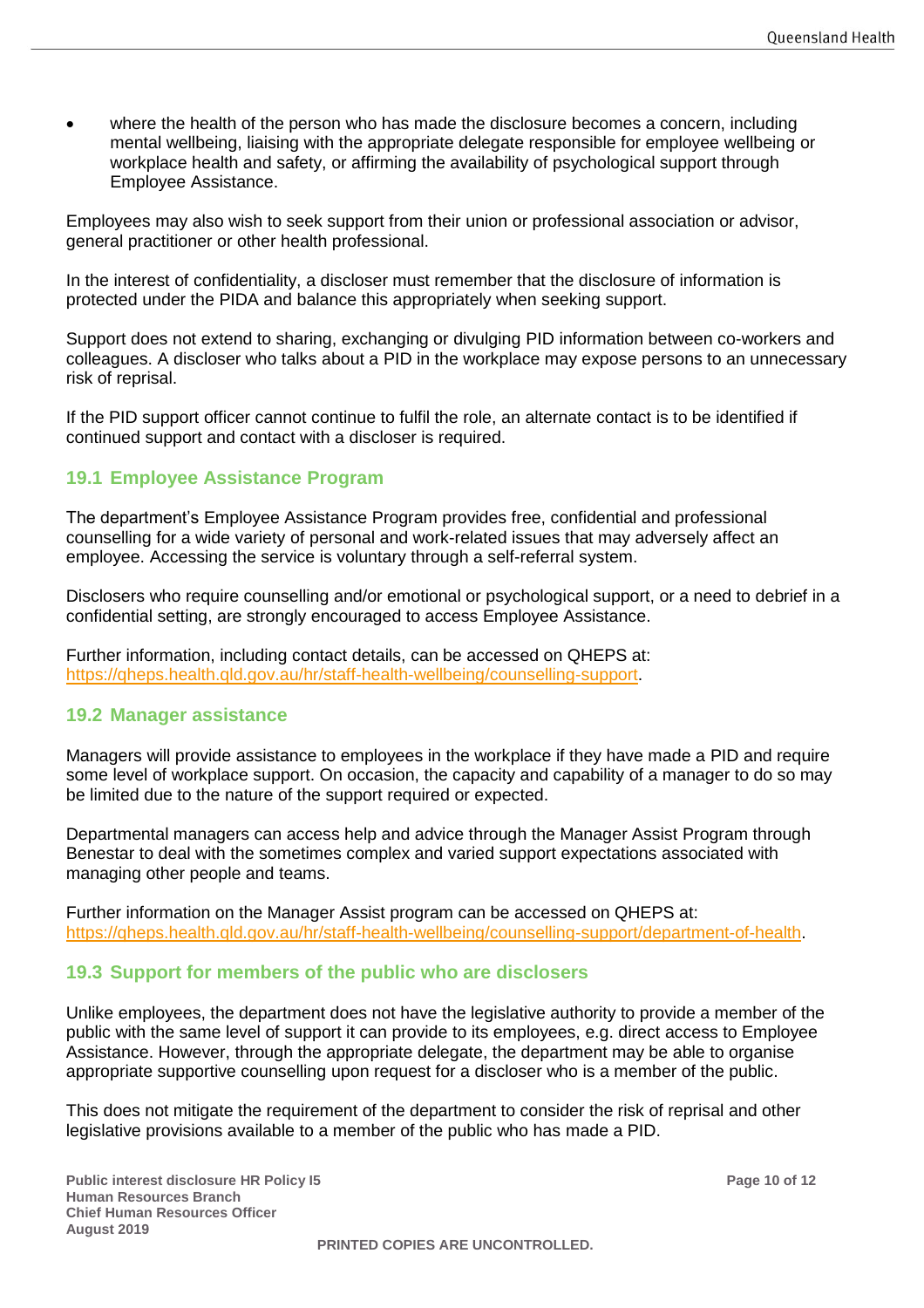Members of the public are encouraged to use their own support network including immediate family, professional associations, general practitioner or legal advisor.

#### **20 Action taken – outcome advice**

The PIDA requires a person who has made a PID to be given reasonable information when action has been taken to deal with the disclosure.

Reasonable information under the PIDA includes a description of the results of the action. The information must be given to the person **in writing** (e.g. letter, secure email etc.).

At the conclusion of taking action on the disclosure, the decision-maker or delegate must provide ESU a copy of the written outcome advice that has been provided to a discloser, along with other information on dealing with the PID as requested by ESU, for reporting and record keeping purposes.

A PID matter is considered 'closed' when the decision-maker determines an outcome, including no action. However, obligations regarding confidentiality and protection from reprisal continue beyond a PID matter having been dealt with and closed.

#### **21 Outcome Reviews**

The PIDA does not provide a mechanism for appeal, or review, against the **outcome** of a PID after action has been taken and the disclosure dealt with.

#### **21.1 Internal review**

If a person who has made a PID is dissatisfied with the outcome, the person may be able to request an internal review to the decision-maker, in the first instance.

The request must be made in writing within 14 days after the written outcome is received. The request must clearly state the reasons for dissatisfaction with the outcome, and not merely state a belief the decision made was unfair or unreasonable.

As a PID is a type of complaint, a complaints management process can be adopted for any internal review in accordance with the Employee complaints HR Policy E12.

#### **21.2 External review**

Where a discloser remains dissatisfied after internal review, the person may make a complaint to the Queensland Ombudsman about the administrative decisions made by the department. Usually the Queensland Ombudsman will only consider a complaint if it has already been considered by the department first. The Queensland Ombudsman's Office should be contacted direct for further information.

#### **22 Reporting requirements**

As part of the department's PID management and reporting obligations, the department must ensure a secure and confidential reporting system is in place to receive, assess and manage disclosures of information.